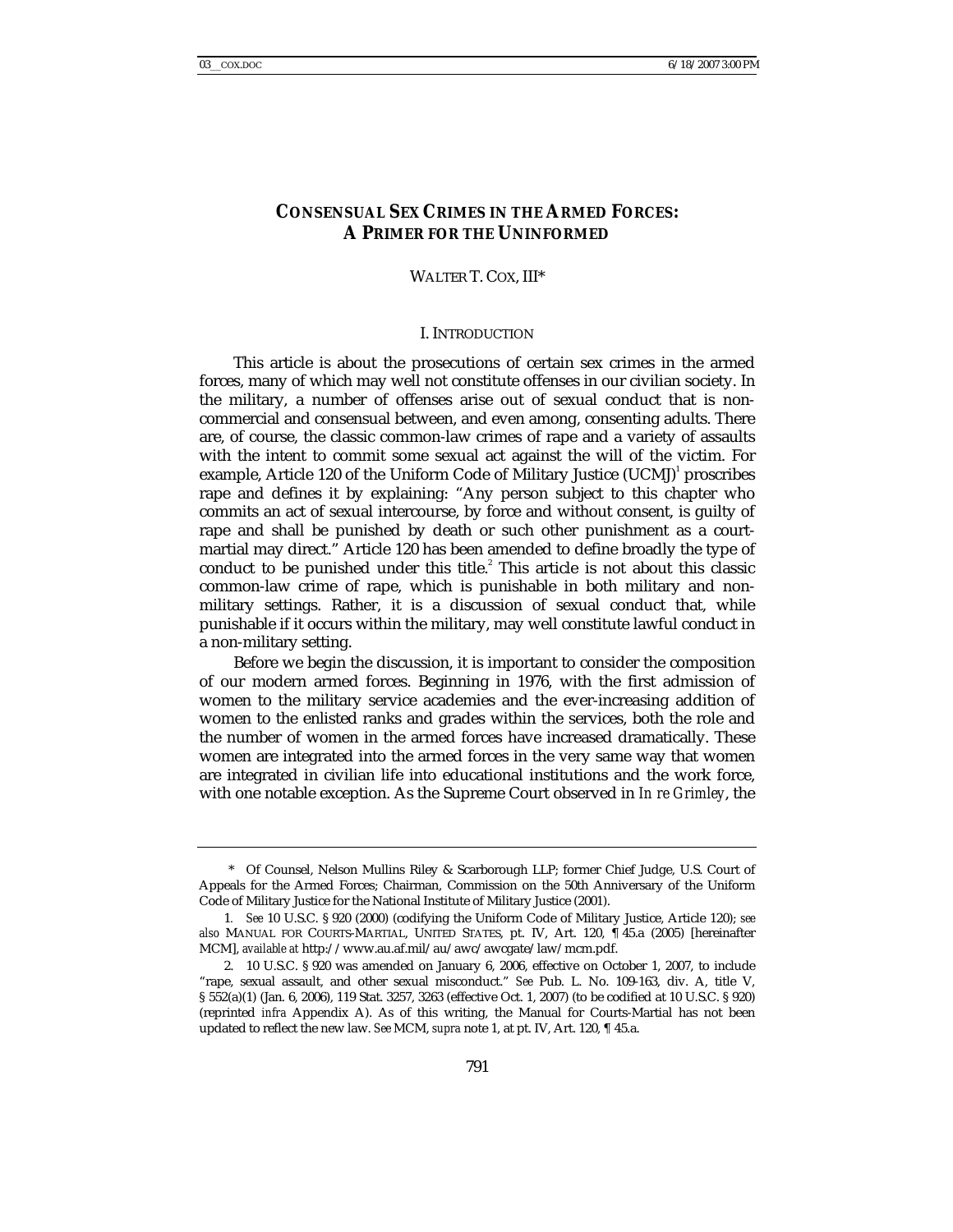military "is the executive arm ... [whose] law is that of obedience."<sup>3</sup> While members of the military community enjoy many of the same rights and bear many of the same burdens that members of the civilian community do, within the military community there is not the same autonomy and freedom of movement that there is in the larger civilian community.<sup>4</sup>

To understand this discussion, one also needs to consider that in large part there are no specific, congressionally-enacted laws prohibiting many of the "sex crimes" that are prosecuted in the military. To find the genesis of these offenses, we need to look at Article 134, UCMJ, which provides:

Though not specifically mentioned in this chapter, all disorders and neglects to the prejudice of good order and discipline in the armed forces, all conduct of a nature to bring discredit upon the armed forces, and crimes and offenses not capital, of which persons subject to this chapter may be guilty, ... shall be punished at the discretion of that court.<sup>5</sup>

To implement this congressionally-enacted prohibition, the President, as Commander-in-Chief of the Armed Forces, has deemed by executive order that a number of acts are punishable under this Article. Of course, many of the crimes prosecuted under Article 134 have nothing to do with sexual misconduct.<sup>6</sup> On the other hand, a laundry list of sexual misconduct may be punished under Article 134, including adultery, $^7$  pandering and prostitution, $^8$ and solicitation.<sup>9</sup>

#### II. FRATERNIZATION

The crime of fraternization, one of the most interesting crimes prosecuted under Article 134, is a good place to start. The crime of fraternization is committed when (1) it is against the customs and traditions of the services for an officer to "fraternize on terms of military equality with one or more certain enlisted member(s) in a certain manner" and (2) "such fraternization violated the customs of the accused's service that officers shall not fraternize with enlisted members."<sup>10</sup>

Fraternization has been punished as a military offense throughout military history. Its prohibition dates back to when the legions of Rome marched through Europe and the Middle East, and it continues in our system today. Traditionally,

 <sup>3. 137</sup> U.S. 147, 153 (1890).

 <sup>4.</sup> This article makes no attempt to discuss sexual harassment in the military environment. *See* REPORT OF THE DEFENSE TASK FORCE ON SEXUAL HARASSMENT & VIOLENCE AT THE MILITARY SERVICE ACADEMIES (2005), *available at* http://www.dtic.mil/dtfs/doc\_recd/High\_GPO\_RRC\_tx.pdf.

 <sup>5. 10</sup> U.S.C. § 934 (1956) (codifying Uniform Code of Military Justice, Article 134); *see also* MCM, *supra* note 1, at pt. IV, Art. 134, ¶ 60.a.

<sup>6</sup>*. See generally* MCM, *supra* note 1, at pt. IV, Art. 134, ¶¶ 60–113.

<sup>7</sup>*. Id.* at pt. IV, Art. 134, ¶ 62.

<sup>8</sup>*. Id.* at pt. IV, Art. 134, ¶ 97.b.

<sup>9</sup>*. Id.* at pt. IV, Art. 134, ¶ 105. Without trying to complicate matters, it should be noted that service regulations may govern conduct, and violations may be prosecuted as violations of Article 92, UCMJ. *See* 10 U.S.C. § 892 (2000) (codifying Uniform Code of Military Justice, Article 92); *see also* MCM, *supra* note 1, at pt. IV, Art. 92, ¶ 16.a.

 <sup>10.</sup> MCM, *supra* note 1, at pt. IV, Art. 134, ¶ 83.b.(2), (4).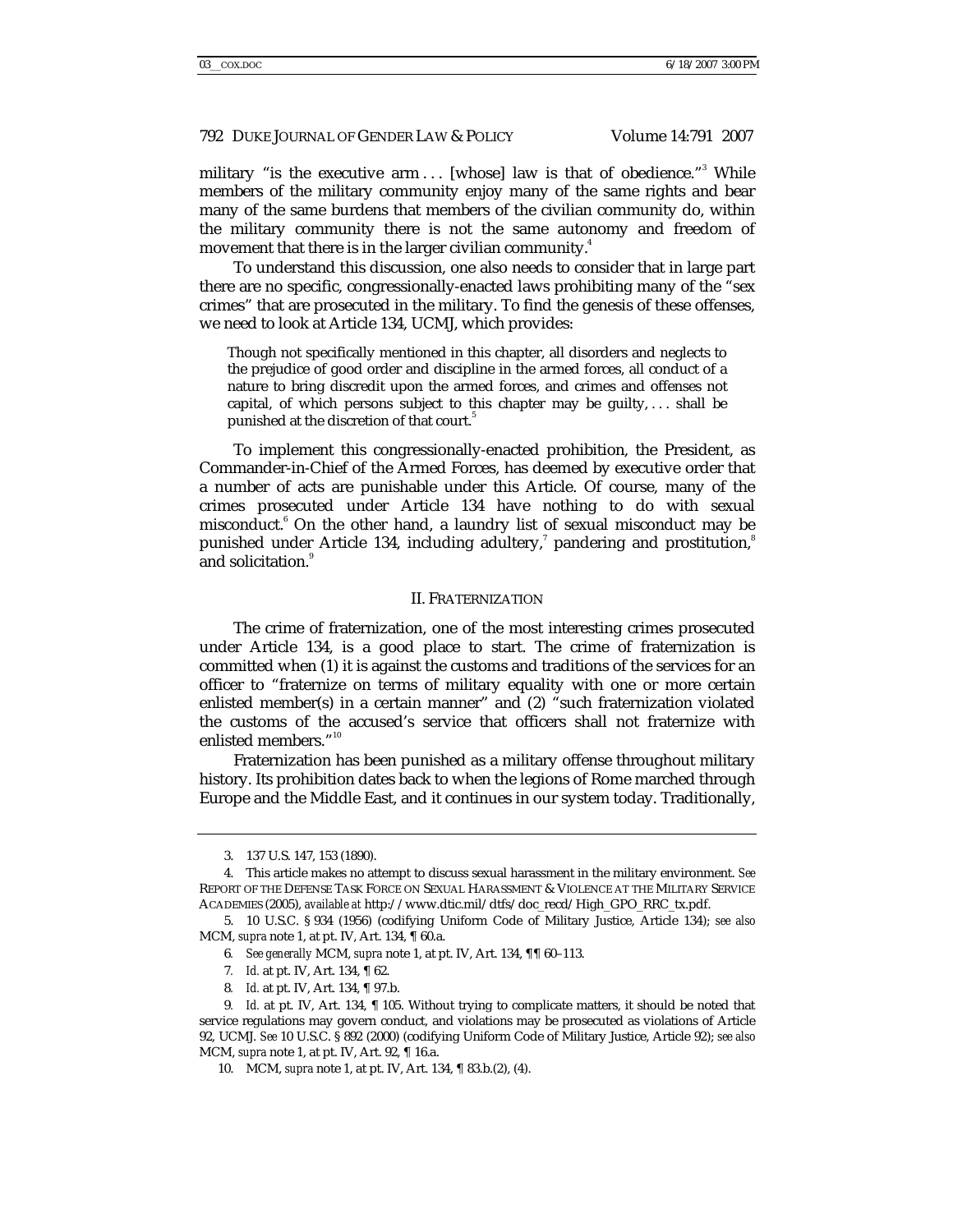fraternization involved situations where officers gambled with, borrowed money from, loaned money to, or got publicly intoxicated with an enlisted member of the military.<sup>11</sup>

The substantial increase of women in the armed forces in the early 1980s gave rise to significant new challenges. Major Jonas began his law review article with the following introduction:

The problems of pregnancy, single-parents, and dual service couples were made possible largely by the erosion of the age-old ban on fraternization between the ranks. To be sure, the American military has been moving toward greater and greater egalitarianism for some time, but nothing has done more to cheapen rank and diminish respect for authority than cute little female lieutenants and privates. Military customs and regulations are no match for the forces that draw men and women together in pairs without regard for differences in pay grade. Cupid mocks Mars. Lust and love laugh in the face of martial pomp and the pretensions of power.<sup>12</sup>

The case of *United States v. Johanns* illustrates the situation described by the passage quoted by Major Jonas.<sup>13</sup> Captain Johanns was stationed at an Air Force base in Minot, North Dakota.<sup>14</sup> At the time of Captain Johanns's offenses, the Officers' Club was being redecorated, which compelled both stationed officers and enlisted non-commissioned officers to share use of the NCO (Non-Commissioned Officers) Club.<sup>15</sup> The U.S. Air Force Court of Military Review<sup>16</sup> described the facts as follows:

The accused availed himself of the opportunity and socialized at the NCO Club. There he met Sgt R. (who was married), SrA P. and SSgt K. He dated each and ultimately had sexual relations with them all. On one occasion, the accused and Sgt R. went on a date downtown, and thereafter returned to her house on base. Sgt R. was intoxicated and therefore remembers nothing other than the next morning the accused was asleep next to her in her bed.

All this interaction was completely consensual, private, nondeviate, and sometimes instigated by the women involved. The accused was neither the commander nor supervisor of any of these enlisted members, and their respective relationships were not publicized. In the opinion of the enlisted women, the accused's activities were neither dishonorable nor service discrediting. The charges resulted from the apparently private, voluntary liaisons.<sup>17</sup>

<sup>11</sup>*. See* Major Kevin W. Carter, *Fraternization*, 113 MIL. L. REV. 61, 98–101 (1986); Major David S. Jonas, *Fraternization: Time for a Rational Department of Defense Standard*, 135 MIL. L. REV. 37, 69 n.174 & accompanying text (1992).

 <sup>12.</sup> Jonas, *supra* note 11, at 37 (quoting BRIAN MITCHELL, WEAK LINK: THE FEMINIZATION OF THE AMERICAN MILITARY 176 (Regnery Pub. 1989)). This rhetoric was a common sentiment among the hue and cry heard against the rise of women in the Armed Forces in the 1980s.

 <sup>13. 20</sup> M.J. 155 (C.M.A. 1985).

<sup>14</sup>*. Id.* at 157.

<sup>15</sup>*. Id.*

 <sup>16.</sup> This court is now known as the Air Force Court of Criminal Appeals.

 <sup>17.</sup> United States v. Johanns*,* 17 M.J. 862, 864 (A.F.C.M.R. 1983) (footnote omitted), *overruled by* United States v. Boyett, 42 M.J. 150 (C.M.A. 1995).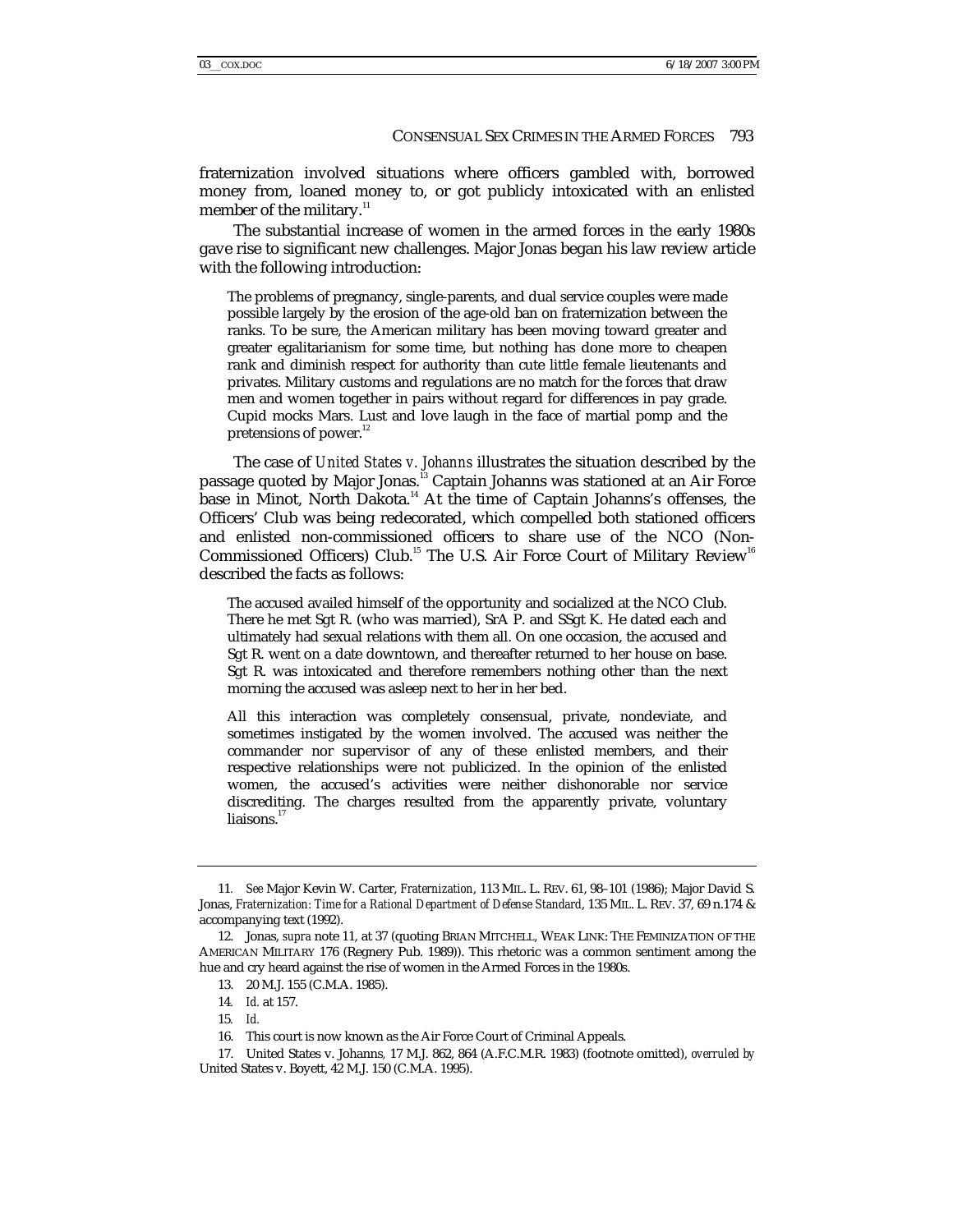Captain Johanns was convicted by General Court Martial and sentenced to a dismissal from the Air Force.18 On appeal, he contended that his conduct did not violate the customs of the Air Force because there was no regulation or tradition that prohibited him from having consensual sexual relations with a female member of the Air Force. The Air Force Court of Military Review reversed his conviction, holding:

We specifically find that as a matter of fact and law the custom in the Air Force against fraternization has been so eroded as to make *criminal prosecution* against an officer for engaging in mutually voluntary, private, non-deviate sexual intercourse with an enlisted member, neither under his command nor supervision, unavailable.<sup>19</sup>

The Air Force remained haunted by the decision in *Johanns*. In two subsequent cases, *United States v. Appel<sup>e®</sup> and United States v. Wales*,<sup>21</sup> convictions for fraternization were also reversed. The decisions in these subsequent cases were based on a lack of definitive proof that either officer had violated Air Force custom regarding sexual relations with enlisted non-commissioned officers.

This view of Air Force custom did not last for very long. The Air Force took proactive steps to define more clearly the limits on relationships between an officer and members of the opposite sex and adopted a regulation defining fraternization. $22$ 

Of course, distaff members of the armed forces are not immune to allegations of fraternization. In one case, a lieutenant was charged and convicted of engaging in sexual relations during duty hours with a subordinate under her command.<sup>23</sup> However, her conviction was later reversed on other grounds.<sup>24</sup>

Another example of female staff being subject to fraternization laws is *United States v. Arthen*. Major Arthen was convicted of conduct unbecoming of an officer after engaging in a sexual affair with an enlisted member of the Air Force.<sup>25</sup> She pled guilty and was subsequently sentenced to dismissal.<sup>26</sup> In order to demonstrate the extent of fraternization occurring in the Air Force at the time of her conviction, the court hearing her appeal stated:

Some of appellant's activities with H[] occurred in the presence of other military personnel assigned to the hospital; each of these individuals was also involved in officer-enlisted romantic relationships. Appellant and H[] spent several nights together and engaged in sexual intercourse at the home of Captain and Staff Sergeant (SSgt) J[], an officer-enlisted married couple. Major W[] C[] and Staff Sergeant T[] D[] were other witnesses to some of appellant's activities with H[]. C[] and D[] were also lovers and C[] was

22. 42 M.J. 150 (C.M.A. 1995).

26*. Id.*

<sup>18</sup>*. Id.* at 864.

<sup>19</sup>*. Id*. at 869 (emphasis in original; footnote omitted).

 <sup>20. 31</sup> M.J. 314 (C.M.A 1990).

 <sup>21. 31</sup> M.J. 301 (C.M.A. 1990).

 <sup>23.</sup> United States v Haye, 25 M.J. 849, 853–54 (A.F.C.M.R. 1988).

 <sup>24.</sup> United States v. Haye, 29 M.J. 213, 215–16 (C.M.A. 1989).

 <sup>25.</sup> United States v. Arthen, 32 M.J. 541, 542 (A.F.C.M.R. 1990).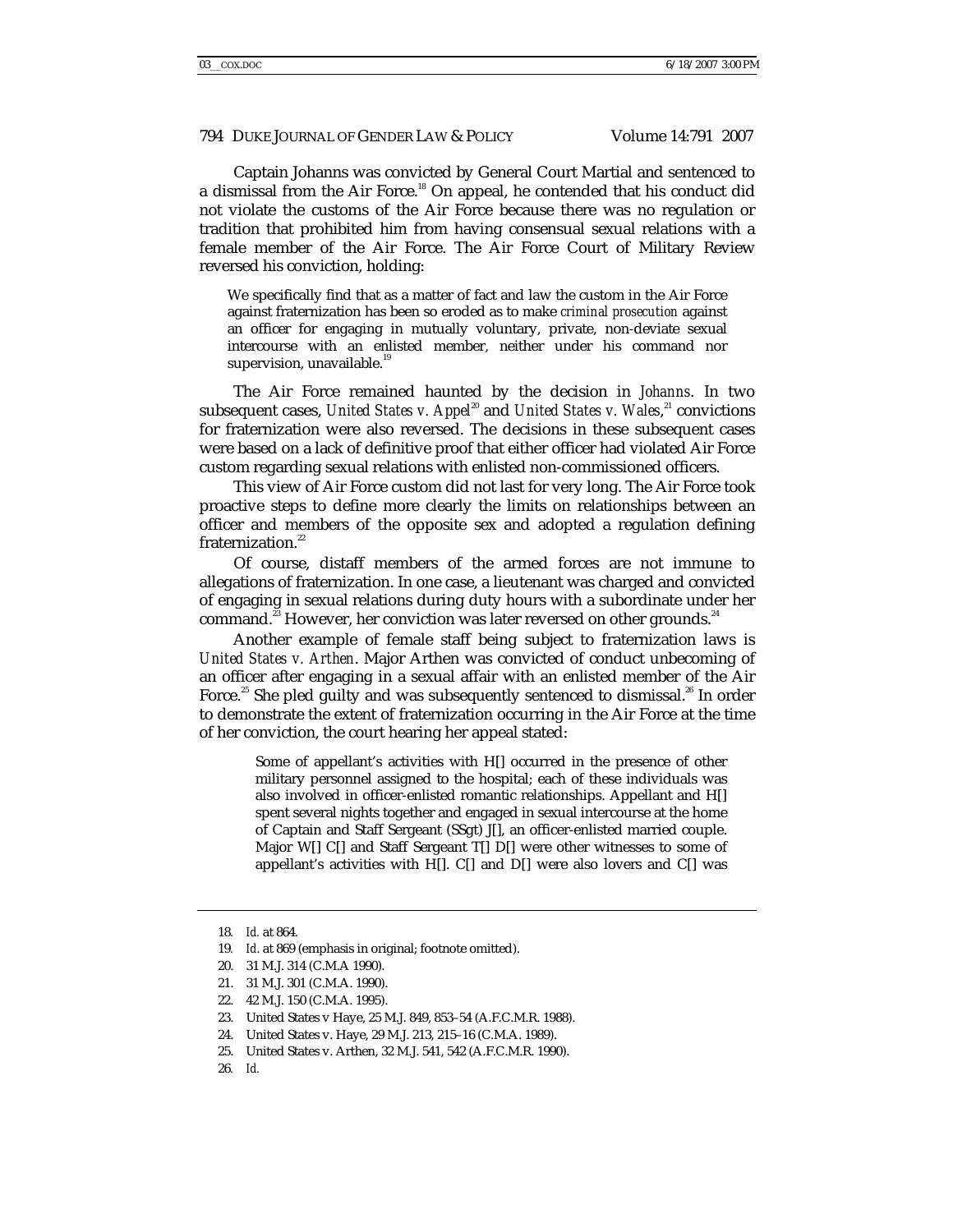subsequently tried by court-martial for his fraternization with D[]. D[] was H[]'s immediate supervisor $27$ 

Her dismissal was ultimately commuted to a fine on appeal.<sup>28</sup>

After the *Boyett* decision, the legal skirmishes regarding fraternization subsided and the battle lines were more clearly drawn. As part of my opinion in *Boyett*, I commented on the state of law regarding this issue:

In my view, the only thing left to debate in a given case is whether the particular conduct is prejudicial to good order and discipline and, thus, constitutes fraternization or conduct unbecoming an officer by fraternizing. I take it that even the most ardent advocates concede that sexual intercourse by a superior officer with a subordinate service member takes it over the line of "equality," the *sine qua non* of fraternization (or "sororitization" as the case may be).<sup>2</sup>

This simplistic view, however, is not enough to address the myriad of situations that can easily present themselves. Suffice it to say that the issue of fraternization is a vexing one within the armed forces. There can be little room to dispute the conclusion that sexual relationships between a superior and subordinate can be devastating to good morale and discipline within a military unit. But the realities of life in the modern military are that men and women are together for long periods of time and form normal, healthy relationships that often ripen into romance, love, and eventually marriage. Facing this reality, the military services have walked a tight line trying to come up with a fair and progressive approach to the issues surrounding fraternization.<sup>30</sup>

#### III. ADULTERY & FORNICATION

In the Judaic, Islamic, and Christian faiths, adultery and fornication have long been serious offenses requiring substantial punishment, up to and including death.<sup>31</sup> Nevertheless, when Congress enacted the Uniform Code of Military Justice, it did not enact a statute specifically prohibiting either adultery or fornication.

In *United States v. Hickson*, <sup>32</sup> Chief Judge Robinson Everett wrote extensively about the crimes of adultery and fornication. He summed it up in this fashion:

[T]reatment of adultery and fornication in military law seems to be this: (a) two persons are guilty of adultery whenever they engage in illicit sexual intercourse if either of them is married to a third person; (b) if unmarried, they are guilty of fornication whenever they engage in illicit sexual intercourse under circumstances in which the conduct is not strictly private; and (c) private sexual intercourse between unmarried persons is not punishable. This treatment is the same as that in some, but not most, states; but it differs from that in the Federal

<sup>27</sup>*. Id.* at 543 (alterations added).

 <sup>28.</sup> United States v. Arthen, 1992 CMR LEXIS 83, \*2–3 (A.F.C.M.R. 1992).

 <sup>29.</sup> United States v. Boyett, 42 M.J. 150, 156 (1995 C.A.A.F.) (Cox, J., concurring). *See also* United States v. Arthen, 32 M.J. 541 (A.F.C.M.R. 1990); United States v. Haye, 25 M.J. 849 (A.F.C.M.R. 1988); United States v. Hensler, 44 M.J. 184 (C.A.A.F. 1996).

<sup>30</sup>*. See generally*, Jonas, *supra* note 11.

<sup>31</sup>*. See Qur'an* 7:32, 24:2; *Deuteronomy* 5:6–21; *Exodus* 20:2–17; *Matthew* 5:27–30.

 <sup>32. 22</sup> M.J. 146 (1986).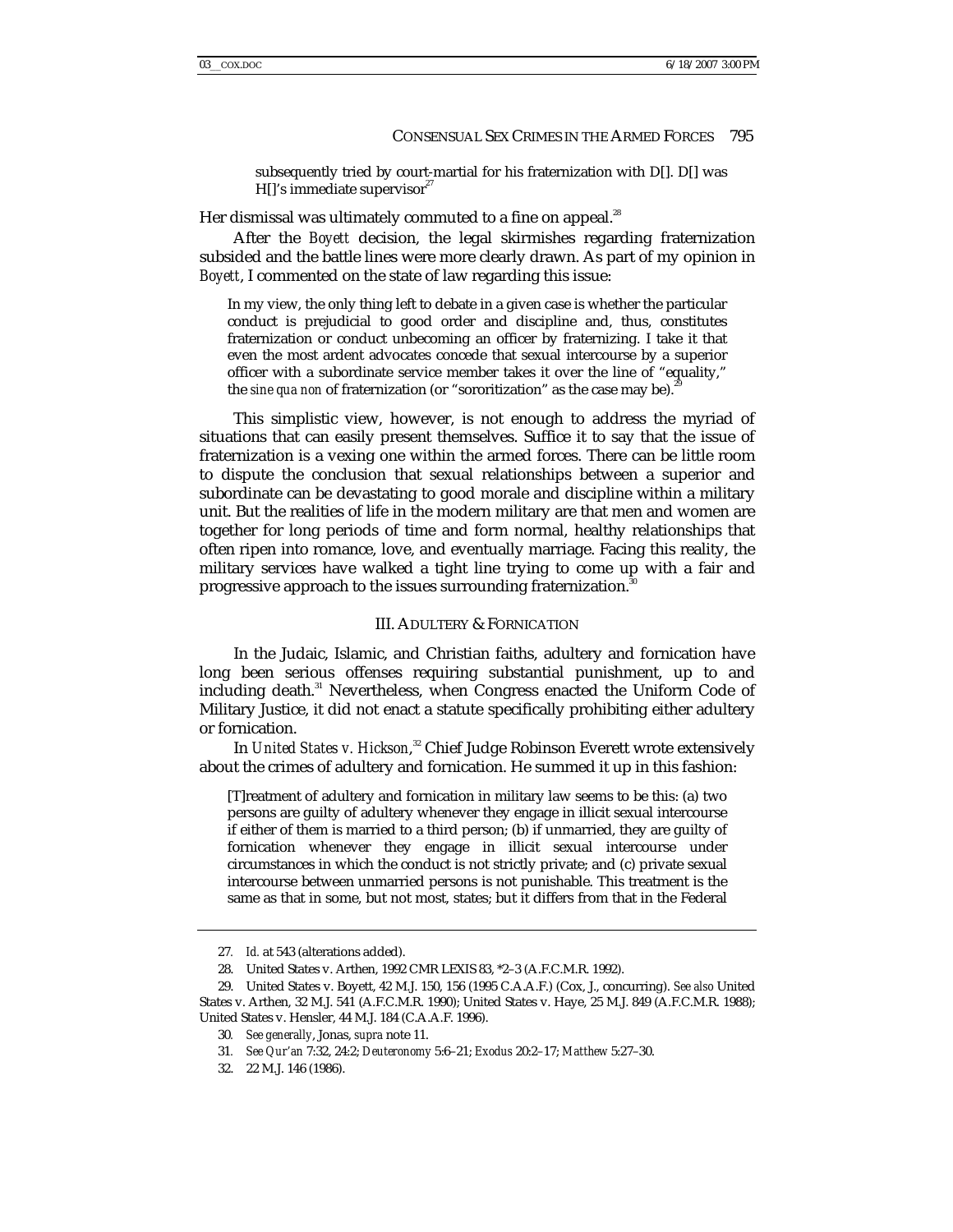courts where, apart from trials under 18 U.S.C. § 13, these offenses no longer can be prosecuted.

The key to his summary is the term "illicit." What, precisely, makes the offenses illicit?

As in the case of fraternization, what makes an offense "illicit" lies in the language of Articles 133 and 134, UCMJ. The conduct must be prejudicial to good order and discipline, or it must bring discredit upon the armed forces.<sup>34</sup>

Early cases under the Court of Military Appeals examined the crime of fornication and concluded that there was no prohibition in the military to noncommercial sexual intercourse between two consenting adults.<sup>35</sup>

As the Court noted in *United States v. Izquierdo*, "We have consistently held that fornication**,** when committed "openly and notoriously," is an "aggravating circumstance[] sufficient to state an offense under Article 134."36 In *Izquierdo*, the Court found that Izquiredo committed the offense of "indecent acts with another," $37$  when he pinned up a sheet to block his roommates' view and engaged in sexual intercourse with a female in a dormitory room. The Court of Appeals for the Armed Forces upheld the conviction, citing the long standing rules regarding fornication. If those acts were committed in the presence of a third person, they were considered to be "open and notorious" and thus violated the elements of Article 134. The court went on to hold that it was not the nature of the location that was important but rather the presence of others:

The public nature of an act is not always determined by the place of occurrence. A private residence in which other persons are gathered may be regarded as a public place for the purpose of evaluating the character of conduct by one of the persons. This is particularly true when the act is of such a nature as to bring discredit upon the armed forces. An act, therefore, may be open and notorious not merely because of the locus, but because of the actual presence of other persons. . . . How many persons then need be present to make the act a public one? In our opinion, the act is "open and notorious," flagrant, and discrediting to the military service when the participants know that a third person is present.<sup>38</sup>

<sup>33</sup>*. Id.* at 150.

 <sup>34.</sup> Adultery charges have generated a remarkable amount of publicity. The case of Lt. Kelly Flinn, a young Air Force Academy graduate and aviator received tremendous notoriety in the mid-1990s. According to a 1997 PBS program,

Flinn's case has drawn national attention. It is one of dozens of adultery cases the Air Force has pursued in recent years. The number of Air Force courts martial for adultery rose from 20 in 1986 to 67 last year. Of the 67, seven or 10.5 percent were brought against females.

*The NewsHour with Jim Lehrer: Fallen Star* (PBS television broadcast May 14, 1997) (transcript available at http://www.pbs.org/newshour/bb/military/jan-june97/flinn\_5-14.html).

 <sup>35.</sup> United States v. Snyder, 4 C.M.R. 15 (1952); United States v. Berry, 20 C.M.R. 325, 330 (1956); *see* United States v. Hickson, 22 M.J. 146, 150 (C.M.A. 1986); *cf.* United States v. Scoby, 5 M.J. 160, 164 (C.M.A. 1978).

 <sup>36. 51</sup> M.J. 421, 422 (C.A.A.F. 1999).

<sup>37</sup>*. See* MCM, *supra* note 1, at pt. IV, Art. 134, ¶ 90.

<sup>38</sup>*. Izquierdo*, 51 M.J. at 422–23 (citing *Berry*, 20 C.M.R. at 330). *See also* United States v. Orellana, 62 M.J. 595 (2005).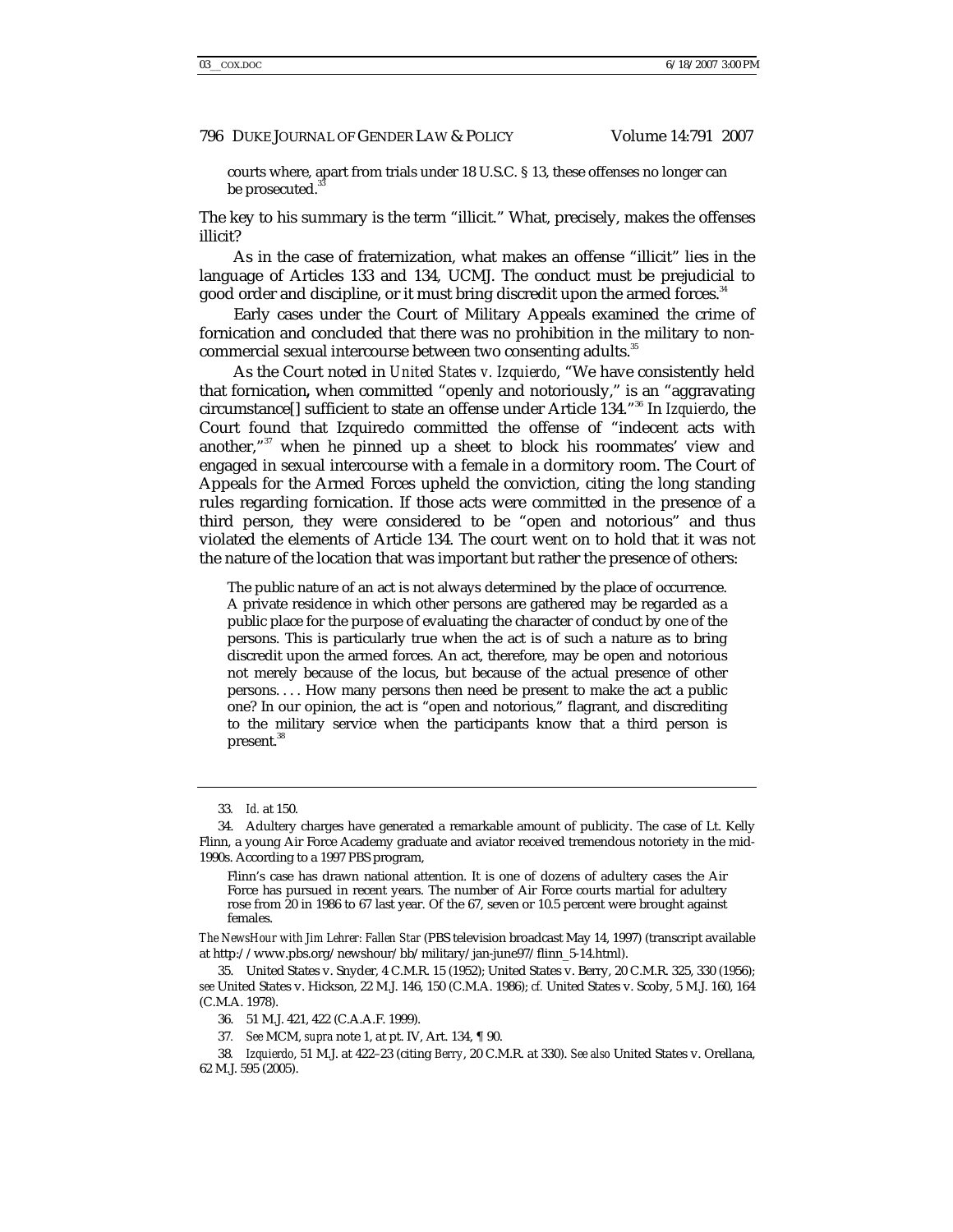As noted earlier, adultery is not proscribed in the punitive articles of the UCMJ but rather has been prosecuted under either Article  $133^{39}$  or  $134^{40}$  The history of adultery as an offense has been thoroughly described in *United States v. Hickson*. 41 The elements of the modern offense of adultery are stated in MCM ¶ 62.b:

(1) That the accused wrongfully had sexual intercourse with a certain person;

(2) That at the time, the accused or the other person was married to someone else;

(3) That, under the circumstances, the conduct was to the prejudice of good order and discipline in the armed forces or was of a nature to bring discredit upon the armed forces.<sup>42</sup>

Although not spelled out in MCM ¶ 62, the term "wrongfully" implies knowingly and willfully, just as it would in other contexts.<sup>43</sup> Therefore, an unmarried service member, engaging in sexual intercourse with a married woman without knowing that she is married, would have a full defense. However, it would not be a defense for a married service member to engage in sexual intercourse with an unmarried partner. This duality is also reflected in MCM ¶ 62.c.(4), which gives rise to an affirmative defense if the service member had an honest and reasonable belief that both partners were either unmarried or married to each other.

The MCM gives a detailed explanation of circumstances that might make the conduct prejudicial to good order and discipline or service discrediting. The explanation in this section sheds revealing light on why adultery is prosecuted in the military:

(2) *Conduct prejudicial to good order and discipline or of a nature to bring discredit upon the armed forces*. To constitute an offense under the UCMJ, the adulterous conduct must either be directly prejudicial to good order and discipline or service discrediting. Adulterous conduct that is directly prejudicial includes conduct that has an obvious, and measurably divisive effect on unit or organization discipline, morale, or cohesion, or is clearly detrimental to the authority or stature of or respect toward a service-member. Adultery may also be service discrediting, even though the conduct is only indirectly or remotely

*Id.* (citation and alteration omitted).

<sup>39</sup>*. See* MCM, *supra* note 1, at pt. IV, Art. 133, ¶ 59.a.

<sup>40</sup>*. Id.* at pt. IV, Art. 134, ¶ 60.a.

 <sup>41. 22</sup> M.J. 146, 150 (C.M.A. 1986).

 <sup>42.</sup> MCM, *supra* note 1, at pt. IV, Art. 134, ¶ 62.b.

 <sup>43.</sup> United States v. West, 34 C.M.R. 449 (1964).

Where the lawmakers have incorporated into an act a word or words descriptive of a crime which imply the necessity of a mind at fault before there can be a crime, criminal intent becomes an essential fact in establishing the guilt of a person accused of its violation. The word "wrongful" in its legal signification must be defined from a criminal standpoint when it is used in a penal statute to define a crime. The word has a welldefined meaning when used in criminal statutes as doing a thing in a wrong manner; unjustly; in a manner contrary to moral law or justice. The word "wrongful**,**" like the words "wilful," "malicious," "fraudulent," etc., when used in criminal statutes, implies a perverted evil mind in the doer of the act. The word "wrongful" implies the opposite of right, a perverted evil mind in the doer of the act.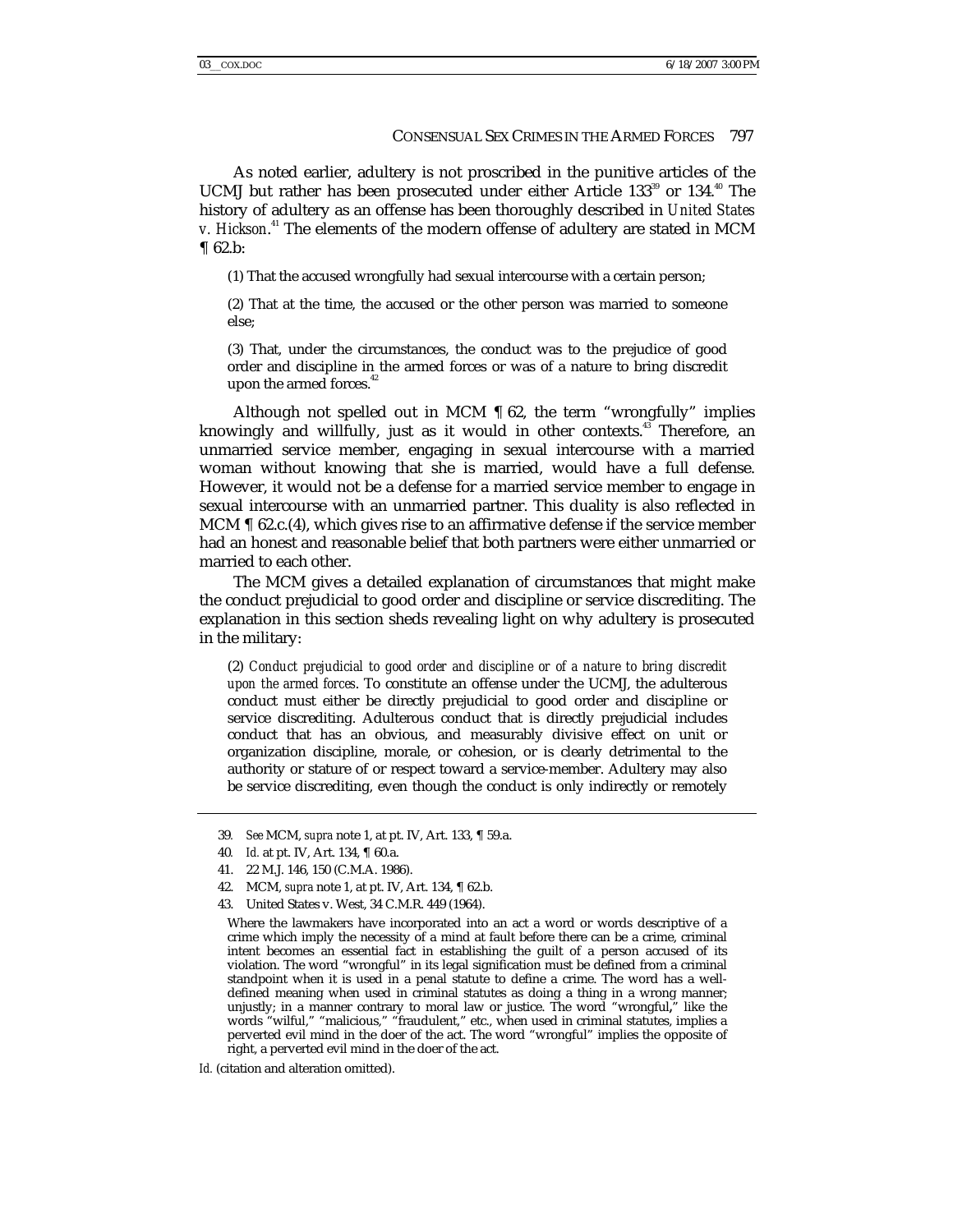prejudicial to good order and discipline. Discredit means to injure the reputation of the armed forces and includes adulterous conduct that has a tendency, because of its open or notorious nature, to bring the service into disrepute, make it subject to public ridicule, or lower it in public esteem. While adulterous conduct that is private and discreet in nature may not be service discrediting by this standard, under the circumstances, it may be determined to be conduct prejudicial to good order and discipline. Commanders should consider all relevant circumstances, including but not limited to the following factors, when determining whether adulterous acts are prejudicial to good order and discipline or are of a nature to bring discredit upon the armed forces:

(a) The accused's marital status, military rank, grade, or position;

(b) The co-actor's marital status, military rank, grade, and position, or relationship to the armed forces;

(c) The military status of the accused's spouse or the spouse of co-actor, or their relationship to the armed forces;

(d) The impact, if any, of the adulterous relationship on the ability of the accused, the co-actor, or the spouse of either to perform their duties in support of the armed forces;

(e) The misuse, if any, of government time and resources to facilitate the commission of the conduct;

(f) Whether the conduct persisted despite counseling or orders to desist; the flagrancy of the conduct, such as whether any notoriety ensued; and whether the adulterous act was accompanied by other violations of the UCMJ;

(g) The negative impact of the conduct on the units or organizations of the accused, the co-actor or the spouse of either of them, such as a detrimental effect on unit or organization morale, teamwork, and efficiency;

(h) Whether the accused or co-actor was legally separated; and

(i) Whether the adulterous misconduct involves an ongoing or recent relationship or is remote in time.<sup>44</sup>

In *United States v. Orellana*,<sup>45</sup> the Navy-Marine Corps Court of Criminal Appeals reviewed the court-martial conviction of a service member, Orellana, for adultery. On appeal, Orellana argued that his conviction for "private, consensual, heterosexual adultery with an adult" violated his constitutional right of privacy. Relying on the Supreme Court's landmark holding in *Lawrence*  v. Texas,<sup>46</sup> Orellana argued that, if "two adults ... with full and mutual consent . . . engaged in sexual practices common to a homosexual lifestyle," their actions were protected as conduct not subject to governmental regulation, given that *Lawrence* protects sexual relations between consenting *heterosexual* adults even if the parties are married to other people.

 <sup>44.</sup> MCM, *supra* note 1, at pt. IV, Art. 134, ¶ 62.c.(2).

 <sup>45. 62</sup> M.J. 595 (N.M.C.C.A. 2005).

 <sup>46. 539</sup> U.S. 558 (2003).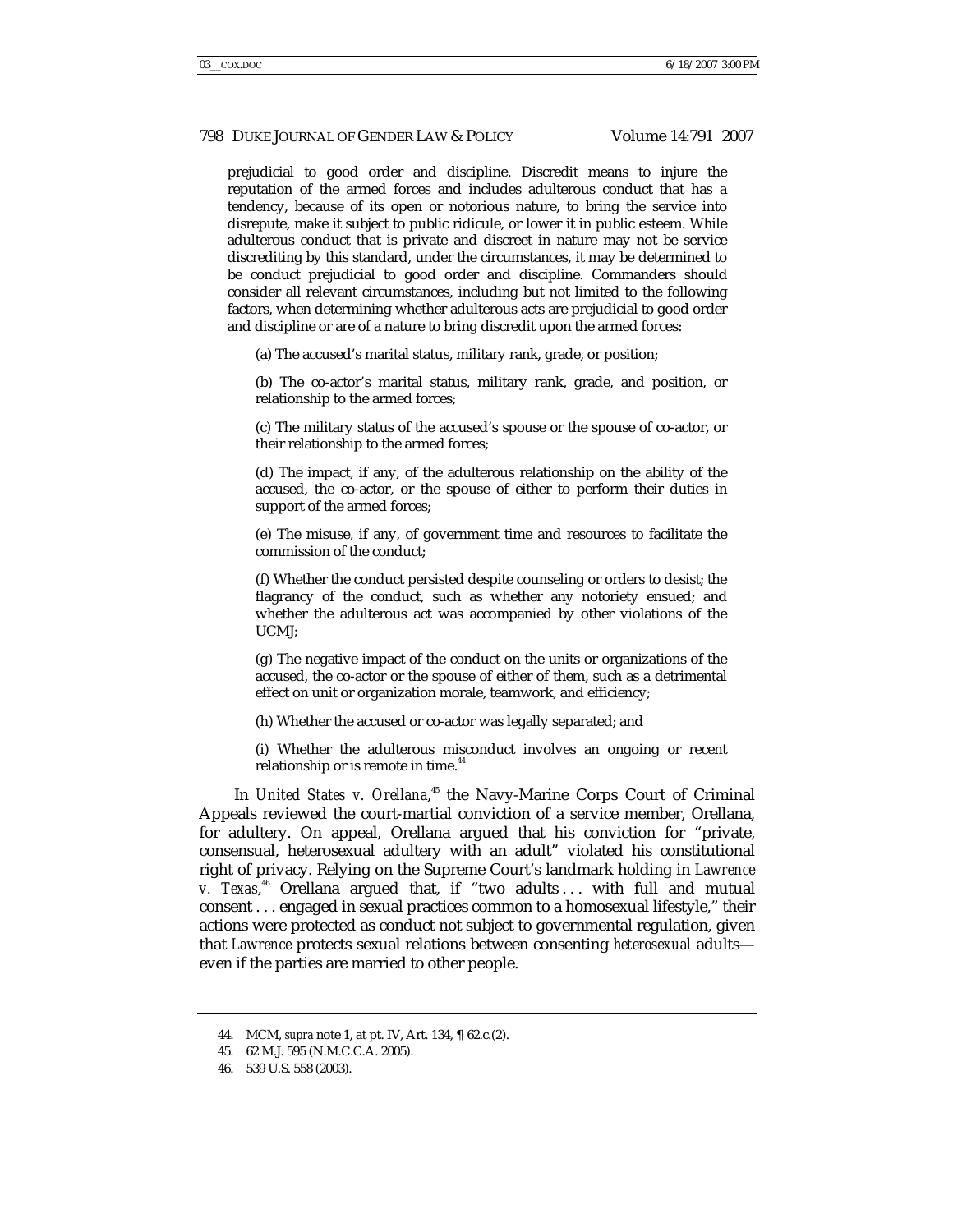The Navy-Marine Corps Court of Criminal Appeals had little difficulty disposing of Orellana's claim. First, the court determined that *Lawrence* was not binding on Orellana's case since *Lawrence* did not involve adultery. Second, and more importantly, the Court chose to apply the factors enumerated in MCM ¶ 62.c.(2). It then concluded that adultery could be prosecuted within the military *even if* the parties were adults who had consented to the activity. This prosecution could go forward, the Court explained, even given the limitations placed on an adultery prosecution under Article 134 and *United States v.*  Marcum,<sup>47</sup> in which the United States Court of Appeals for the Armed Forces applied the *Lawrence* decision to the military. The United States Court of Appeals for the Armed Forces denied Orellana's petition for review.<sup>48</sup>

## IV. CONSENSUAL SODOMY: ARTICLE 125<sup>49</sup>

Article 125 states: "Any person subject to this chapter who engages in unnatural carnal copulation with another person of the same or opposite sex or with an animal is guilty of sodomy. Penetration, however slight, is sufficient to complete the offense."50 In *United States v. Scoby*, 51 the Court of Military Appeals said:

By its terms, Article 125 prohibits every kind of unnatural carnal intercourse, whether accomplished by force or fraud, or with consent. Similarly, the article does not distinguish between an act committed in the privacy of one's home, with no person present other than the sexual partner, and the same act committed in a public place in front of a group of strangers, who fully apprehend in the nature of the act.

As explained in the more recent *Marcum* decision, Article 125 forbids all sodomy—whether it is consensual or forcible, heterosexual or homosexual, public or private.<sup>52</sup>

Two distinct issues involving consensual sodomy have arisen and presented challenges for military commanders and policymakers. The first and probably most well-known issue is homosexual sodomy. In *United States v. Marcum*, the United States Court of Appeals for the Armed Forces was confronted with a constitutional challenge arising out of Marcum's conviction for consensual sodomy. Analyzing the case on the narrowest basis, the Court

 <sup>47. 60</sup> M.J. 198 (C.A.A.F. 2004).

 <sup>48.</sup> United States v. Orellana, 62 M.J. 595 (N-M. Ct. Crim. App. 2005), *review denied*, 63 M.J. 295 (C.A.A.F. 2006).

<sup>49</sup>*. See* 10 U.S.C. § 925 (2000) (codifying Uniform Code of Military Justice, Article 125); *see also* MCM, *supra* note 1, at pt. IV, Art. 125, ¶ 51.

 <sup>50.</sup> MCM, *supra* note 1, at pt. IV, Art. 125, ¶ 51.a.(a). This article deals only with consensual sodomy between adults, which is punishable as a court-martial may direct, *see id.* at pt. IV, Art. 125, ¶ 51.a.(b), but with a maximum punishment of a dishonorable discharge and five years confinement plus reduction in rank and forfeiture of pay and allowances. *See id.* at pt. IV, Art. 125, ¶ 51.e.(4). By contrast, forcible sodomy or sodomy with a child carries the potential for life imprisonment. *See id.* at pt. IV, Art. 125, ¶ 51.e.(1)–(3).

 <sup>51. 5</sup> M.J. 160, 163 (C.M.A. 1975).

 <sup>52.</sup> United States v. Marcum, 60 M.J. 198 (C.A.A.F. 2004).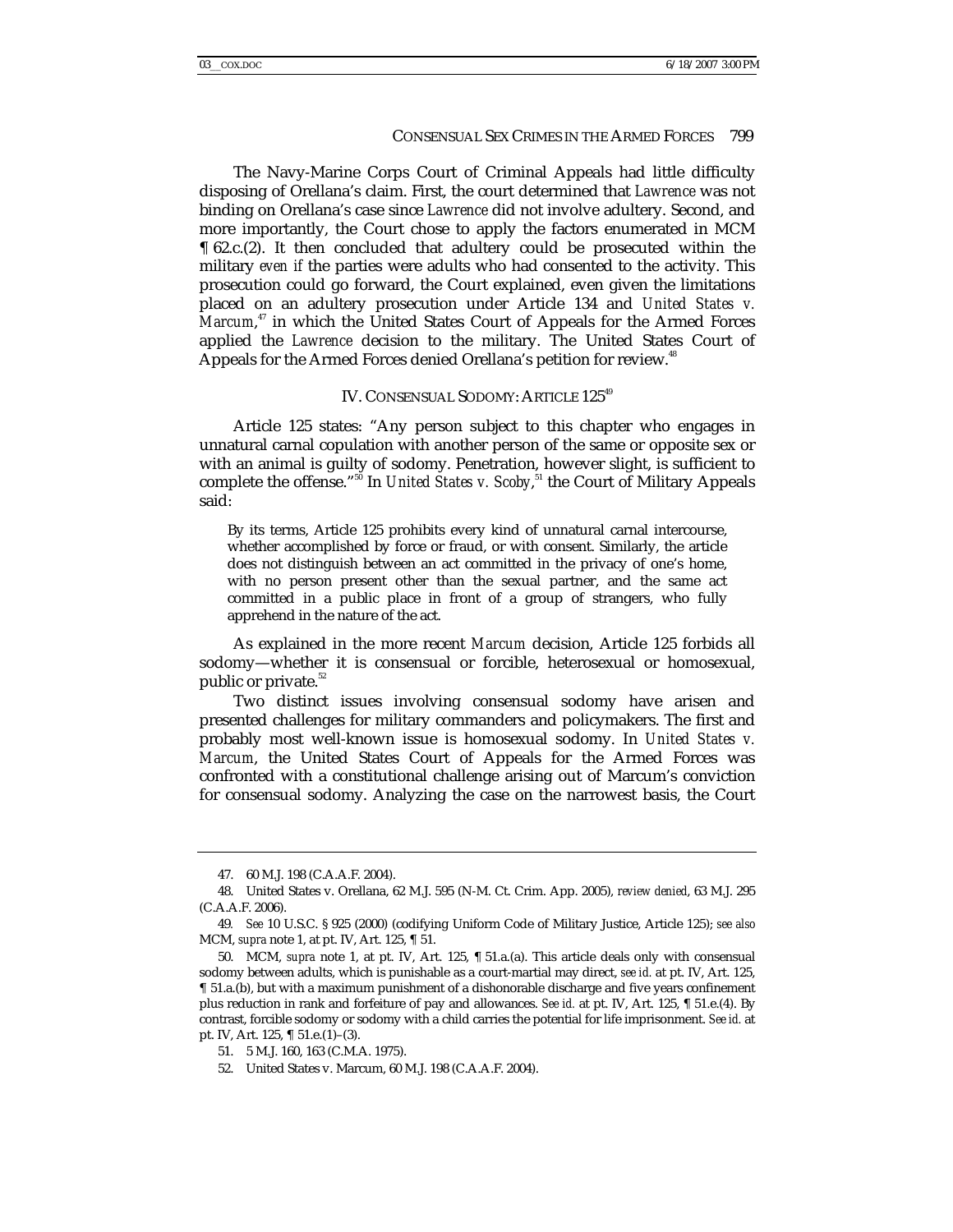concluded that there was a legitimate interest in the military community to prohibit homosexual activity.<sup>53</sup>

In *Cook v. Rumsfeld*,<sup>54</sup> the court analyzed a challenge under the *Lawrence* rationale to the "Don't Ask, Don't Tell" policy<sup>55</sup> regarding homosexuality in the military. The legal research database LEXIS-NEXIS summarized the case as follows:

Plaintiffs alleged that there was no compelling interest to support the infringement upon, and deprivation of, their liberty interest in private adult consensual intimacy and relationships. Under § 654 and its implementing regulations, openly homosexual service members were subject to separation for that reason alone, whereas other service members were not. Plaintiffs alleged that the distinction, without a compelling government interest, amounted to an equal protection violation. The relevant inquiry under either substantive due process or equal protection analysis was, as a general matter, whether § 654 was rationally related to legitimate governmental interests. The right advanced by plaintiffs was neither fundamental nor involved a suspect class. The goal of maintaining high standards of morale, good order, and discipline was rational in the sense necessary to withstand constitutional challenge and sufficient to end the substantive due process review and foreclose most of the equal protection challenges. Finally, § 654 was a content-neutral, nonspeech policy that was justified to prevent the disruption to military readiness from homosexual activity by service members.<sup>36</sup>

It remains to be seen if a criminal prosecution under Article 125 will withstand a constitutional challenge under circumstances where two persons of the same sex and equal rank and station in the military meet off duty in Texas (or elsewhere) and engage in consensual homosexual activity in the privacy of their home or other accommodations not provided by the military. If this activity becomes known, it may well support an administrative discharge under the rationale of *Cook v. Rumsfeld*.

The other aspect of sodomy is consensual heterosexual sodomy. In *United*  States v. Harris,<sup>57</sup> the court was confronted with the question of whether "cunnilingus," described as the sexual connection of the female organ with the mouth of another person, constituted sodomy. After a full analysis of the history of sodomy in the military context and reviewing civilian definitions from the Maryland and District of Columbia penal statutes in place when the Uniform Code of Military Justice was enacted, the court—over a vigorous dissent from Judge Matthew Perry—concluded that "cunnilingus" was indeed prohibited by the Code.

In *United States v. Henderson*, 58 a thirty-one-year-old Marine Corps recruiter named Henderson requested and received consensual fellatio from a sixteenyear-old female. The girl was a cadet in a Junior ROTC program, but this was

<sup>53</sup>*. Id.*

 <sup>54. 429</sup> F. Supp. 2d 385 (D. Mass 2006).

 <sup>55. 10</sup> U.S.C. § 654 (2000).

<sup>56</sup>*. Cook*, 429 F. Supp. 2d at 385 (LEXIS case summary).

 <sup>57. 8</sup> M.J. 52 (C.M.A. 1979).

 <sup>58. 34</sup> M.J. 174 (1992).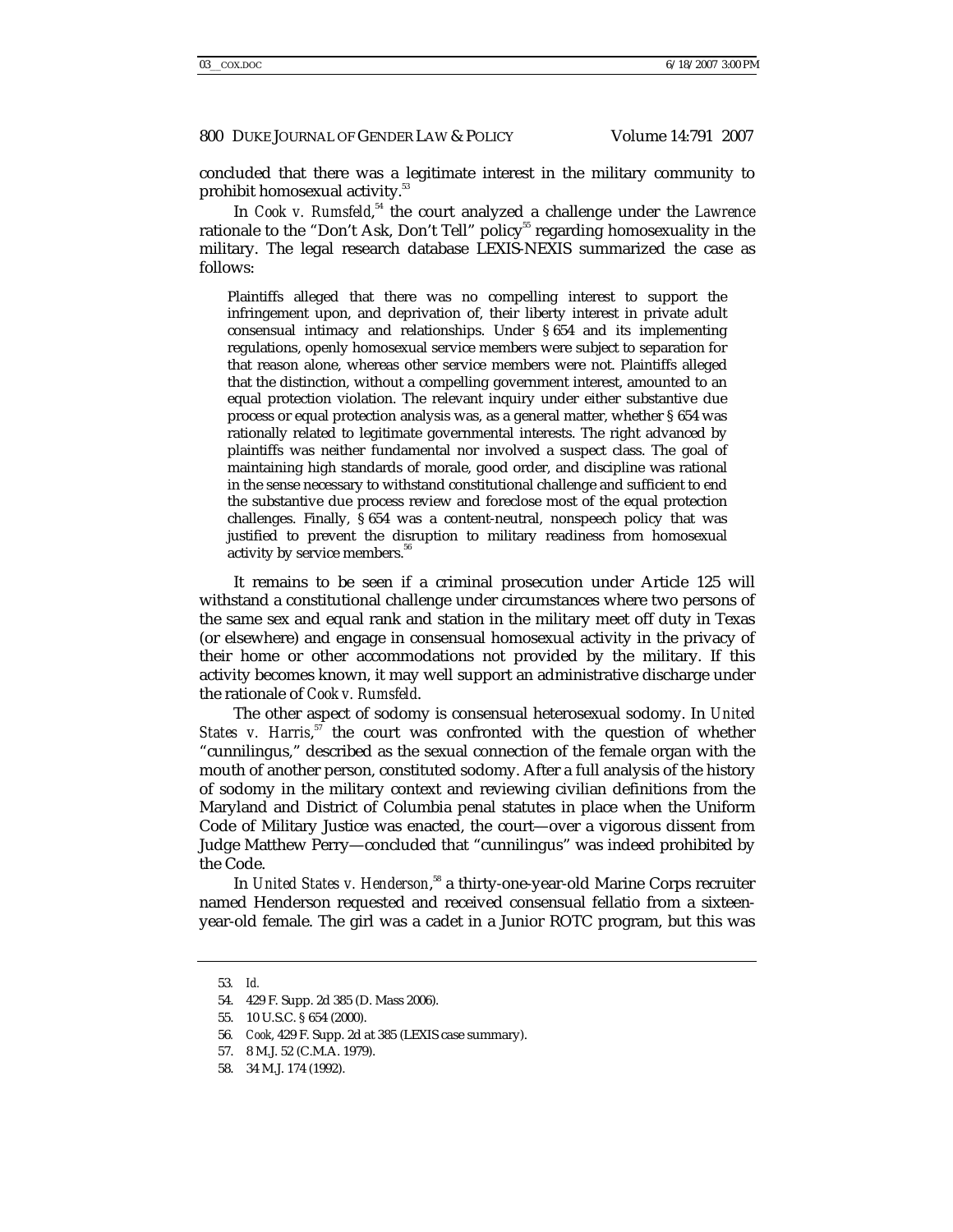not considered a factor as the girl was not a recruit at the time. Under Massachusetts law, where the offense took place, the girl was of the age of consent.

Henderson challenged his conviction on two grounds, arguing that: (1) consensual fellatio was not the sort of conduct that Congress intended to proscribe under Article 125(a); and (2) even if Congress intended to proscribe such conduct, it falls within a constitutionally protected zone of privacy.<sup>39</sup>

The first challenge was quickly discarded by the court:

The legislative history of Article 125(a) has been well documented . . . . Article 125(a) amounted to a synthesis and amalgamation of preexisting sexual proscriptions in the land and naval forces of the United States, proscriptions which previously included oral copulation. Every indication in the legislative history suggests that Congress intended to incorporate the content of that prior law without significant change. $60$ 

The second challenge was not quite so easy to resolve. The opinion of the United States Court of Military Appeals<sup>61</sup> characterized the second prong of Henderson's argument as follows:

The Supreme Court of the United States, over the years, has recognized a variety of interests constitutionally protected in the name of privacy. Among these are the right to advertise and distribute contraceptives to minors, the right of a woman to terminate a pregnancy, the right to possess obscene materials in private, and the right of married couples to use contraceptives.<sup>62</sup>

The Court of Military Appeals, however, took comfort in the more recent case of *Bowers v. Hardwick*. 63 Like Henderson, Hardwick was charged under a sodomy statute for a consensual act with another person in the privacy of Hardwick's bedroom in his home. Unlike Henderson, whose partner was a female, Hardwick's partner was another male. Because male-female consensual sodomy had already been recognized in *Harris*, the court had little trouble resolving the question against Henderson and opining that it was up to Congress to reconsider the scope of Article 125, UCMJ.<sup>64</sup>.

Because *Lawrence v. Texas* clearly overruled *Bowers v. Hardwick*, 65 and notwithstanding the holdings in *Marcum* and its progeny, the underpinnings for

 65. Lawrence v. Texas, 539 U.S. 558, 578 (2003) ("*Bowers*[, 478 U.S. at 186,] was not correct when it was decided, and it is not correct today. It ought not to remain binding precedent. *Bowers v. Hardwick* should be and now is overruled.").

<sup>59</sup>*. Id*. at 175.

<sup>60</sup>*. Id.* at 176 (citing United States v. Harris, 8 M.J. 52 (C.M.A. 1979)).

 <sup>61.</sup> This court is now known as the United States Court of Appeals for the Armed Forces.

<sup>62</sup>*. Henderson*, 34 M.J. at 176 (internal citations omitted).

 <sup>63. 478</sup> U.S. 186 (1986).

<sup>64</sup>*. Henderson*, 34 M.J. at 178. Though not related in the opinion itself, it is the recollection of the author that Henderson's brief on appeal, as well as in the oral argument presented to the court, made reference to the number of heterosexual partners who engaged in oral sex—fellatio and cunnilingus—as part of their sexual behavior. The reports of the Kinsey Institute, the findings of Masters and Johnson, and others who researched in the realm of human sexual behavior were cited to persuade the court that there was nothing inherently "unnatural" about the "carnal copulation" engaged in by consenting adults.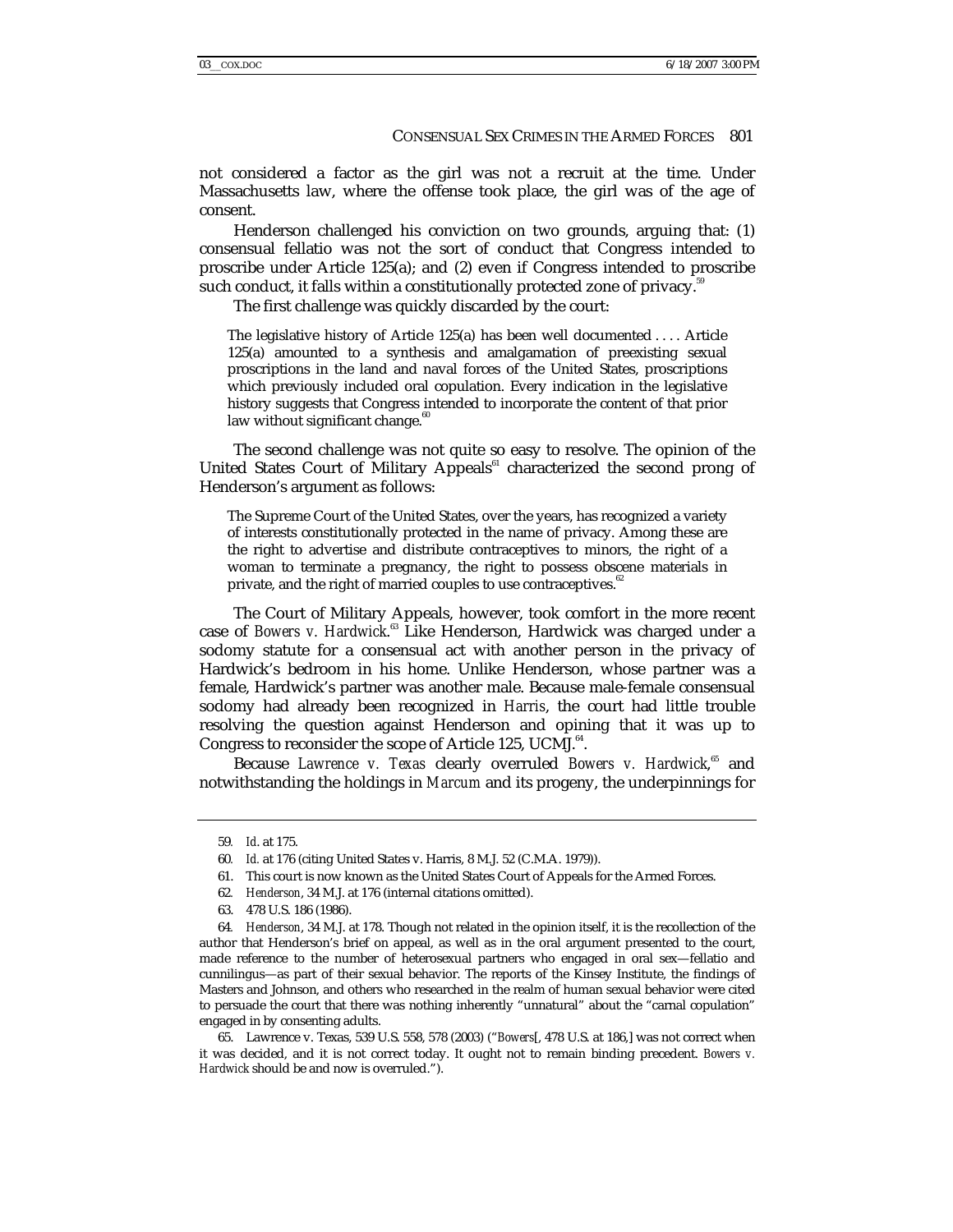the *Henderson* and *Harris* precedents of the United States Court of Appeals have been weakened. Thus the question of whether purely noncommercial, private, and consensual heterosexual sodomy can be prosecuted under Article 125 in the future is an open one.<sup>66</sup> Clearly, the answer lies with the United States Court of Appeal for the Armed Forces and the Supreme Court as to whether the argument that the military is a separate society in and of itself will carry the day for the prosecution. While there are congressional findings related to homosexual conduct in the armed forces, $\overset{\circ}{\ }$  there is no similar legislative history that supports the prosecution of heterosexual sodomy.

In May 2001, this author chaired a study sponsored by the National Institute of Military Justice to consider the state of military justice fifty years after the enactment of the Uniform Code of Military Justice. It was titled the Commission on the 50th Anniversary of the Uniform Code of Military Justice.<sup>68</sup> The Commission concluded that Article 125 of the UCMJ should be repealed and recommended that it be replaced with a more modern statute.<sup>69</sup> In the face of the *Lawrence* decision in 2003, $\frac{7}{0}$  this recommendation seems even more timely today.

#### V. OTHER MATTERS

Access to the internet has given military members an easy opportunity to pursue interest in pornography, especially child pornography, which has merited the attention of authorities. Most of the resulting prosecutions have been within the Child Pornography Prevention Act of 1996.<sup>11</sup>

Senior military leaders have not been immune from getting into serious trouble with sexual misconduct. Thus in *United States v. Maxwell*, 72 Colonel Maxwell, the base commander at Goodfellow Air Force Base, Texas, was found guilty of possession of images purporting to be of minors. He was also found guilty of indecent language in email transmissions he made to an email correspondent later determined to be also in the military. Despite these offenses, the conviction was set aside because of a questionable search and seizure.

The incidents continue like a parade of offenses and violations at the highest levels. General Joseph Ralston, although never charged, lost the opportunity to become Chairman of the Joint Chiefs of Staff because of an adulterous liaison some thirteen years earlier.<sup>73</sup> Major General David Hale was

 <sup>66.</sup> The author is unaware of any cases since *Marcum* where the United States Court of Appeals for the Armed Forces has granted review of a consensual homosexual or heterosexual sodomy conviction under Article 125.

<sup>67</sup>*. See* 10 U.S.C. § 654 (2000) (reprinted *infra* Appendix B).

 <sup>68.</sup> REPORT OF THE COMMISSION ON THE 50TH ANNIVERSARY OF THE UNIFORM CODE OF MILITARY JUSTICE (May 2001), http://www.nimj.org/documents/Cox\_Comm\_Report.pdf.

<sup>69</sup>*. Id.* at 11–12.

 <sup>70. 539</sup> U.S. 558.

 <sup>71. 18</sup> U.S.C. § 2252A(a) (West Supp. 2006). *See, e.g.*, United States v. James, 55 M.J. 297 (C.A.A.F. 2001); United States v. Gallo, 55 M.J. 418 (C.A.A.F. 2001).

 <sup>72. 45</sup> M.J. 406 (C.A.A.F. 1996).

<sup>73</sup>*. The NewsHour with Jim Lehrer: Ralston: Uproar Ends Bid* (PBS television broadcast June 8, 1997) (transcript available at http://www.law.duke.edu/lens/media/ralston.html).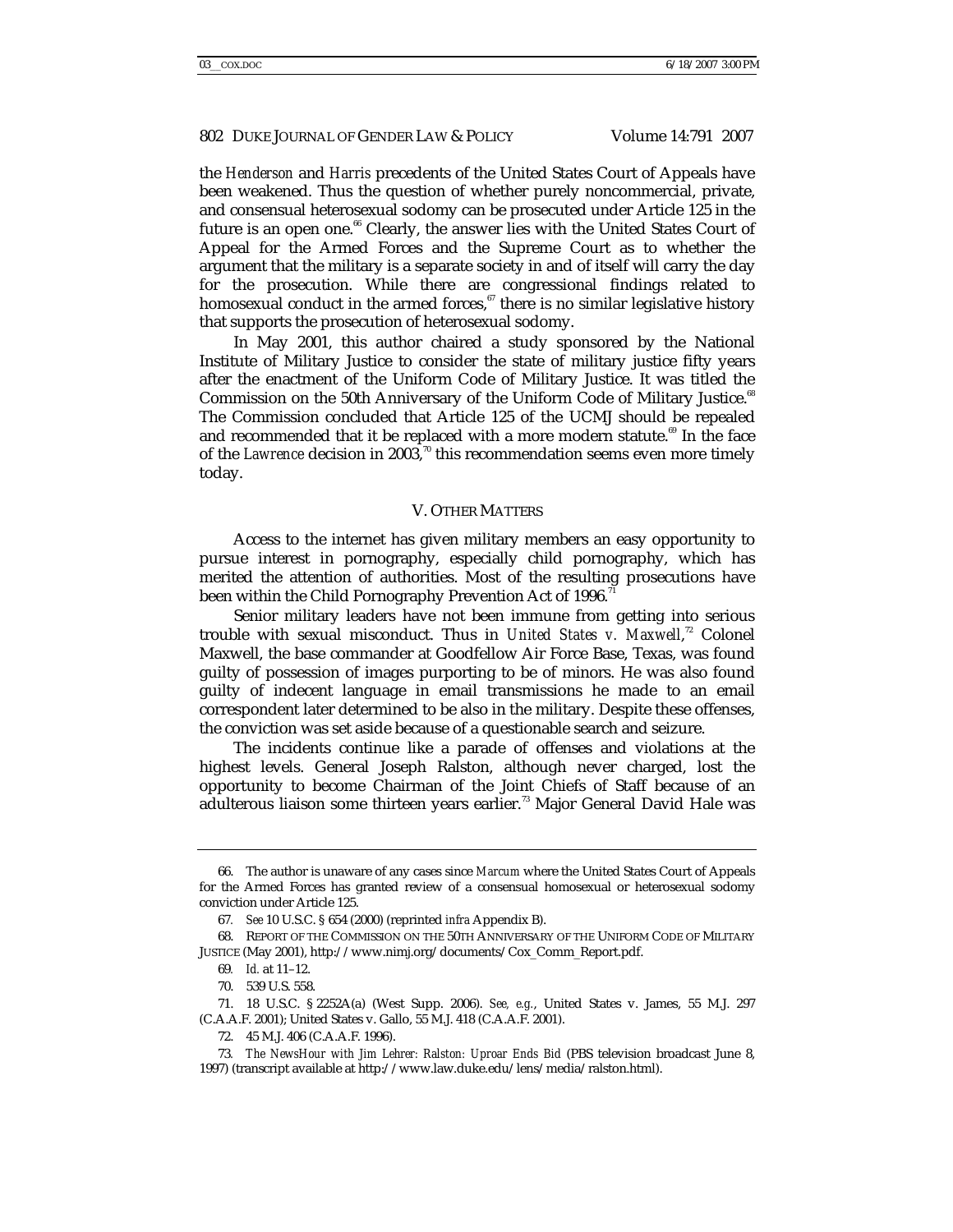forced to retire at a reduced rank for sexual misconduct involving the wife of a subordinate.<sup>74</sup> Sergeant Major of the Army Gene McKinney was tried and convicted for sexual harassment.<sup>75</sup> Army Major General John Longhouser was the commanding general of the Aberdeen Proving Ground in Aberdeen, Maryland, where several non-commissioned officers have been prosecuted for sexual misconduct. He elected to retire early at reduced rank following revelations that he had an adulterous relationship some five years earlier. $^{^{76}}$ 

#### VI. CONCLUSION AND OBSERVATIONS

This author does not proclaim to be a social scientist but merely an observer of human behavior who has dealt with sexual misconduct and sexual crimes for well over forty years. It is a given that wherever men and women gather, there will be the likelihood of some degree of romance, intrigue, and sexual adventure. It will range from the traditional to the unfortunate: from quiet and discreet romances between consenting persons of reasonably equal social status to sexual predators who brutally prey on unsuspecting and helpless victims, and everything in between. There will be those who take advantage of their superior position and abuse those subordinate to them. This article is not about the latter. Rather, the purpose of the article is to demonstrate that the military community has special issues related to good order and discipline.

To restate a point made earlier: "In my view, the only thing left to debate in a given case is whether the particular conduct is prejudicial to good order and discipline."<sup>77</sup> While it is true that the military is a separate and distinct society, this is no justification for punishing military members for conduct that a modern society does not deem criminal unless that conduct is indeed disruptive of the needs to maintain good order and discipline in that society.

This approach to sexual misconduct means that, inherently, there will be a great deal of prosecutorial discretion exercised in picking and choosing which cases to prosecute. That amount of latitude is not alien to a system of military justice where the commanding officers are charged with the responsibility of training and conditioning the troops to be "fit to fight."

 <sup>74.</sup> Mark Thompson, *Sex, The Army And A Double Standard*, TIME, May 4, 1998, at 30, *available at* http://cnn.com/ALLPOLITICS/1998/04/27/time/pentagon.html.

<sup>75</sup>*. See* McKinney v. Ivany, 48 M.J. 908 (Army Ct. Crim. App. 1998); ABC, Inc. v. Powell*,* 47 M.J. 363 (C.A.A.F. 1997); McKinney v. Jarvis, 46 M.J. 870 (Army Ct. Crim. App. 1997).

 <sup>76.</sup> Dep't of Defense, DoD News Briefing: Mr. Kenneth H. Bacon, ASD (PA) (June 5, 1997) (transcript available at http://www.defenselink.mil/Transcripts/Transcript.aspx?TranscriptID =877). *See also* Thompson, *supra* note 74, at 30.

 <sup>77.</sup> United States v. Boyett, 42 M.J. 150, 156 (C.A.A.F. 1995) (Cox, J., concurring).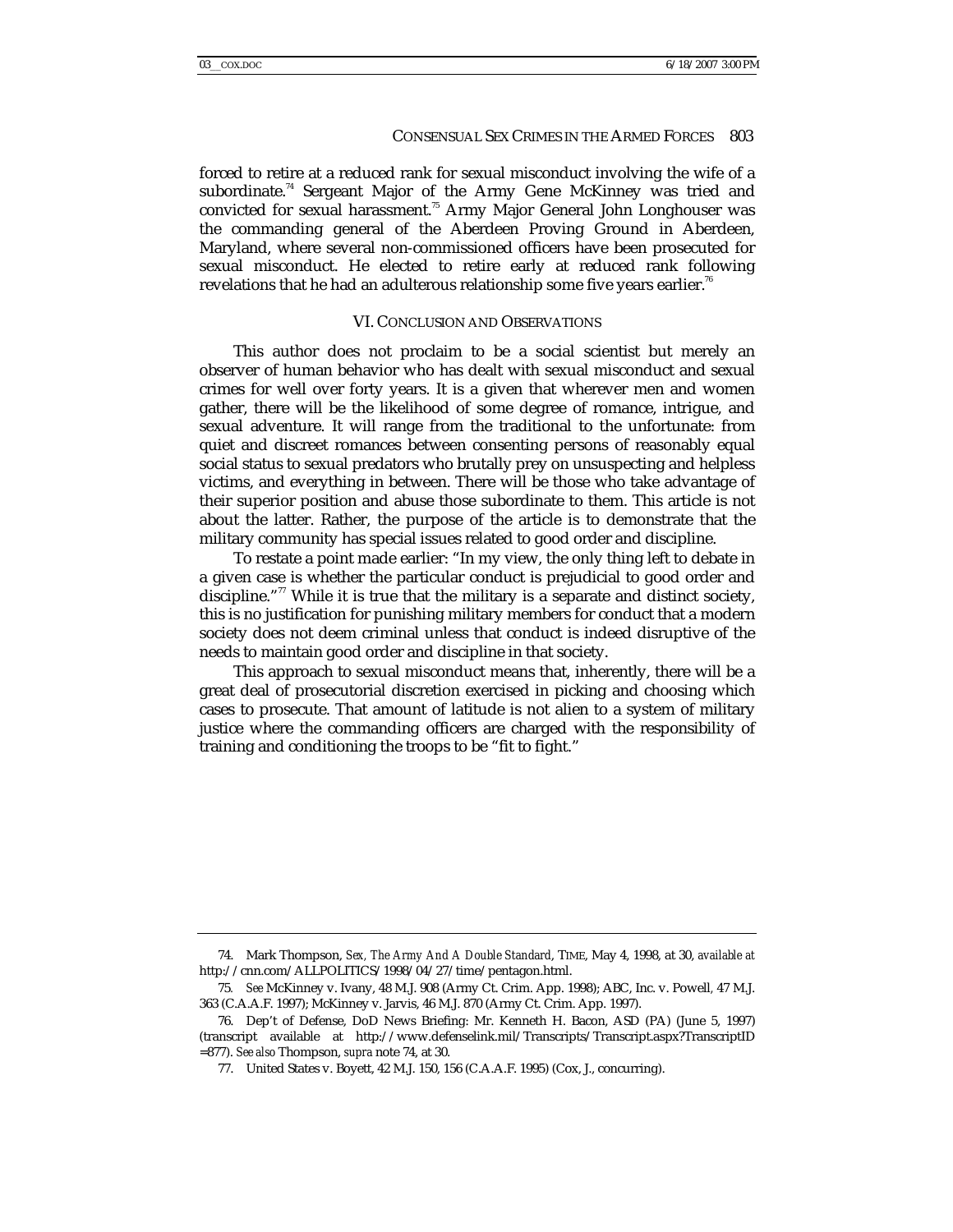## APPENDIX A

ARTICLE 120, UNIFORM CODE OF MILITARY JUSTICE (EFFECTIVE OCT. 1, 2007)

Pub. L. No. 109-163, div. A, title V, § 552(a)(1) (Jan. 6, 2006), 119 Stat. 3257 (effective Oct. 1, 2007), provides that 10 U.S.C. § 920 is amended to read as follows:

§ 920. Art. 120. Rape, sexual assault, and other sexual misconduct

(a) Rape. Any person subject to this chapter [10 U.S.C. §§ 801 et seq.] who causes another person of any age to engage in a sexual act by—

(1) using force against that other person;

(2) causing grievous bodily harm to any person;

(3) threatening or placing that other person in fear that any person will be subjected to death, grievous bodily harm, or kidnapping;

(4) rendering another person unconscious; or

(5) administering to another person by force or threat of force, or without the knowledge or permission of that person, a drug, intoxicant, or other similar substance and thereby substantially impairs the ability of that other person to appraise or control conduct;

is guilty of rape and shall be punished as a court-martial may direct.

(b) Rape of a child. Any person subject to this chapter [10 U.S.C. §§ 801 et seq.] who—

(1) engages in a sexual act with a child who has not attained the age of 12 years; or

(2) engages in a sexual act under the circumstances described in subsection (a) with a child who has attained the age of 12 years;

is guilty of rape of a child and shall be punished as a court-martial may direct.

(c) Aggravated sexual assault. Any person subject to this chapter [10 U.S.C. §§ 801 et seq.] who—

(1) causes another person of any age to engage in a sexual act by—

(A) threatening or placing that other person in fear (other than by threatening or placing that other person in fear that any person will be subjected to death, grievous bodily harm, or kidnapping); or

(B) causing bodily harm; or

(2) engages in a sexual act with another person of any age if that other person is substantially incapacitated or substantially incapable of—

(A) appraising the nature of the sexual act;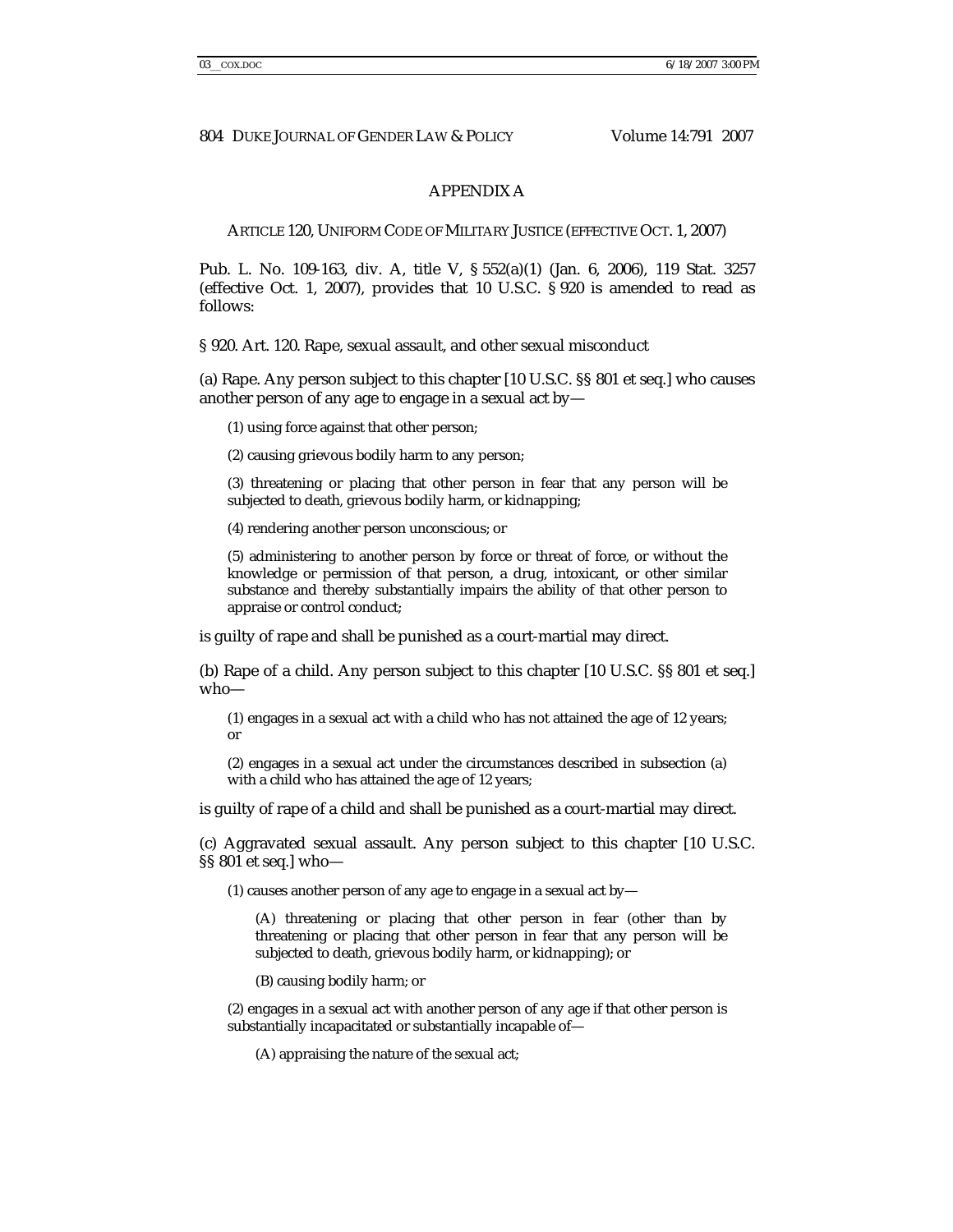(B) declining participation in the sexual act; or

(C) communicating unwillingness to engage in the sexual act;

is guilty of aggravated sexual assault and shall be punished as a court-martial may direct.

(d) Aggravated sexual assault of a child. Any person subject to this chapter [10 U.S.C. §§ 801 et seq.] who engages in a sexual act with a child who has attained the age of 12 years is guilty of aggravated sexual assault of a child and shall be punished as a court-martial may direct.

(e) Aggravated sexual contact. Any person subject to this chapter [10 U.S.C. §§ 801 et seq.] who engages in or causes sexual contact with or by another person, if to do so would violate subsection (a) (rape) had the sexual contact been a sexual act, is guilty of aggravated sexual contact and shall be punished as a court-martial may direct.

(f) Aggravated sexual abuse of a child. Any person subject to this chapter [10 U.S.C. §§ 801 et seq.] who engages in a lewd act with a child is guilty of aggravated sexual abuse of a child and shall be punished as a court-martial may direct.

(g) Aggravated sexual contact with a child. Any person subject to this chapter [10 U.S.C. §§ 801 et seq.] who engages in or causes sexual contact with or by another person, if to do so would violate subsection (b) (rape of a child) had the sexual contact been a sexual act, is guilty of aggravated sexual contact with a child and shall be punished as a court-martial may direct.

(h) Abusive sexual contact. Any person subject to this chapter [10 U.S.C. §§ 801 et seq.] who engages in or causes sexual contact with or by another person, if to do so would violate subsection (c) (aggravated sexual assault) had the sexual contact been a sexual act, is guilty of abusive sexual contact and shall be punished as a court-martial may direct.

(i) Abusive sexual contact with a child. Any person subject to this chapter [10 U.S.C. §§ 801 et seq.] who engages in or causes sexual contact with or by another person, if to do so would violate subsection (d) (aggravated sexual assault of a child) had the sexual contact been a sexual act, is guilty of abusive sexual contact with a child and shall be punished as a court-martial may direct.

(j) Indecent liberty with a child. Any person subject to this chapter [10 U.S.C. §§ 801 et seq.] who engages in indecent liberty in the physical presence of a child—

(1) with the intent to arouse, appeal to, or gratify the sexual desire of any person; or

(2) with the intent to abuse, humiliate, or degrade any person;

is guilty of indecent liberty with a child and shall be punished as a court-martial may direct.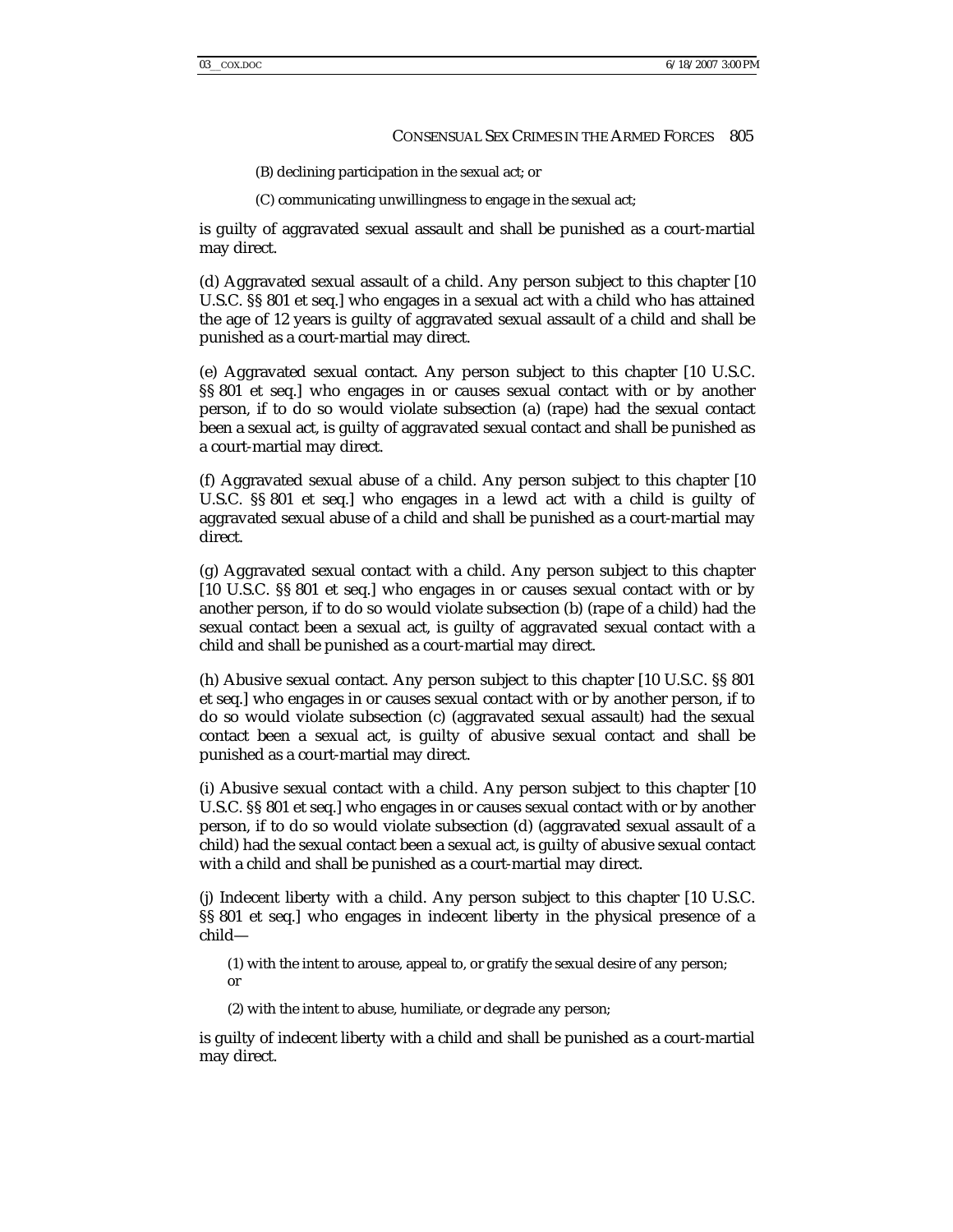(k) Indecent act. Any person subject to this chapter [10 U.S.C. §§ 801 et seq.] who engages in indecent conduct is guilty of an indecent act and shall be punished as a court-martial may direct.

(l) Forcible pandering. Any person subject to this chapter [10 U.S.C. §§ 801 et seq.] who compels another person to engage in an act of prostitution with another person to be directed to said person is guilty of forcible pandering and shall be punished as a court-martial may direct.

(m) Wrongful sexual contact. Any person subject to this chapter [10 U.S.C. §§ 801 et seq.] who, without legal justification or lawful authorization, engages in sexual contact with another person without that other person's permission is guilty of wrongful sexual contact and shall be punished as a court-martial may direct.

(n) Indecent exposure. Any person subject to this chapter [10 U.S.C. §§ 801 et seq.] who intentionally exposes, in an indecent manner, in any place where the conduct involved may reasonably be expected to be viewed by people other than members of the actor's family or household, the genitalia, anus, buttocks, or female areola or nipple is guilty of indecent exposure and shall by punished as a court-martial may direct.

(o) Age of child.

(1) Twelve years. In a prosecution under subsection (b) (rape of a child), subsection (g) (aggravated sexual contact with a child), or subsection (j) (indecent liberty with a child), it need not be proven that the accused knew that the other person engaging in the sexual act, contact, or liberty had not attained the age of 12 years. It is not an affirmative defense that the accused reasonably believed that the child had attained the age of 12 years.

(2) Sixteen years. In a prosecution under subsection (d) (aggravated sexual assault of a child), subsection (f) (aggravated sexual abuse of a child), subsection (i) (abusive sexual contact with a child), or subsection (j) (indecent liberty with a child), it need not be proven that the accused knew that the other person engaging in the sexual act, contact, or liberty had not attained the age of 16 years. Unlike in paragraph (1), however, it is an affirmative defense that the accused reasonably believed that the child had attained the age of 16 years.

(p) Proof of threat. In a prosecution under this section, in proving that the accused made a threat, it need not be proven that the accused actually intended to carry out the threat.

#### (q) Marriage.

(1) In general. In a prosecution under paragraph (2) of subsection (c) (aggravated sexual assault), or under subsection (d) (aggravated sexual assault of a child), subsection (f) (aggravated sexual abuse of a child), subsection (i) (abusive sexual contact with a child), subsection (j) (indecent liberty with a child), subsection (m) (wrongful sexual contact), or subsection (n) (indecent exposure), it is an affirmative defense that the accused and the other person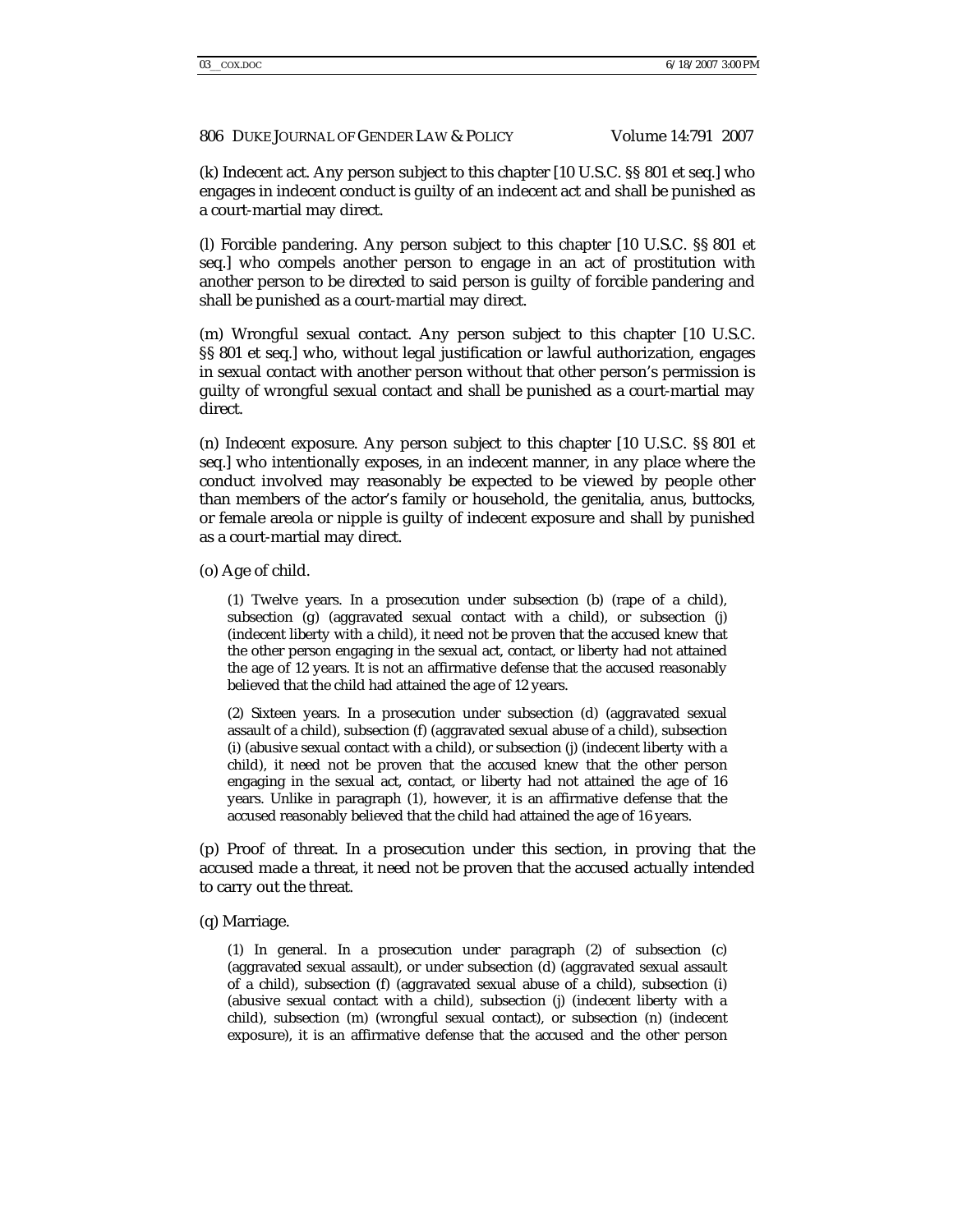when they engaged in the sexual act, sexual contact, or sexual conduct are married to each other.

(2) Definition. For purposes of this subsection, a marriage is a relationship, recognized by the laws of a competent State or foreign jurisdiction, between the accused and the other person as spouses. A marriage exists until it is dissolved in accordance with the laws of a competent State or foreign jurisdiction.

(3) Exception. Paragraph (1) shall not apply if the accused's intent at the time of the sexual conduct is to abuse, humiliate, or degrade any person.

(r) Consent and mistake of fact as to consent. Lack of permission is an element of the offense in subsection (m) (wrongful sexual contact). Consent and mistake of fact as to consent are not an issue, or an affirmative defense, in a prosecution under any other subsection, except they are an affirmative defense for the sexual conduct in issue in a prosecution under subsection (a) (rape), subsection (c) (aggravated sexual assault), subsection (e) (aggravated sexual contact), and subsection (h) (abusive sexual contact).

(s) Other affirmative defenses not precluded. The enumeration in this section of some affirmative defenses shall not be construed as excluding the existence of others.

(t) Definitions. In this section:

(1) Sexual act. The term 'sexual act' means—

(A) contact between the penis and the vulva, and for purposes of this subparagraph contact involving the penis occurs upon penetration, however slight; or

(B) the penetration, however slight, of the genital opening of another by a hand or finger or by any object, with an intent to abuse, humiliate, harass, or degrade any person or to arouse or gratify the sexual desire of any person.

(2) Sexual contact. The term 'sexual contact' means the intentional touching, either directly or through the clothing, of the genitalia, anus, groin, breast, inner thigh, or buttocks of another person, or intentionally causing another person to touch, either directly or through the clothing, the genitalia, anus, groin, breast, inner thigh, or buttocks of any person, with an intent to abuse, humiliate, or degrade any person or to arouse or gratify the sexual desire of any person.

(3) Grievous bodily harm. The term 'grievous bodily harm' means serious bodily injury. It includes fractured or dislocated bones, deep cuts, torn members of the body, serious damage to internal organs, and other severe bodily injuries. It does not include minor injuries such as a black eye or a bloody nose. It is the same level of injury as in section 928 (article 128) of this chapter [10 U.S.C. § 928], and a lesser degree of injury than in section 2246(4) of title 18 [18 U.S.C.  $\S 2246(4)$ .

(4) Dangerous weapon or object. The term 'dangerous weapon or object' means—

(A) any firearm, loaded or not, and whether operable or not;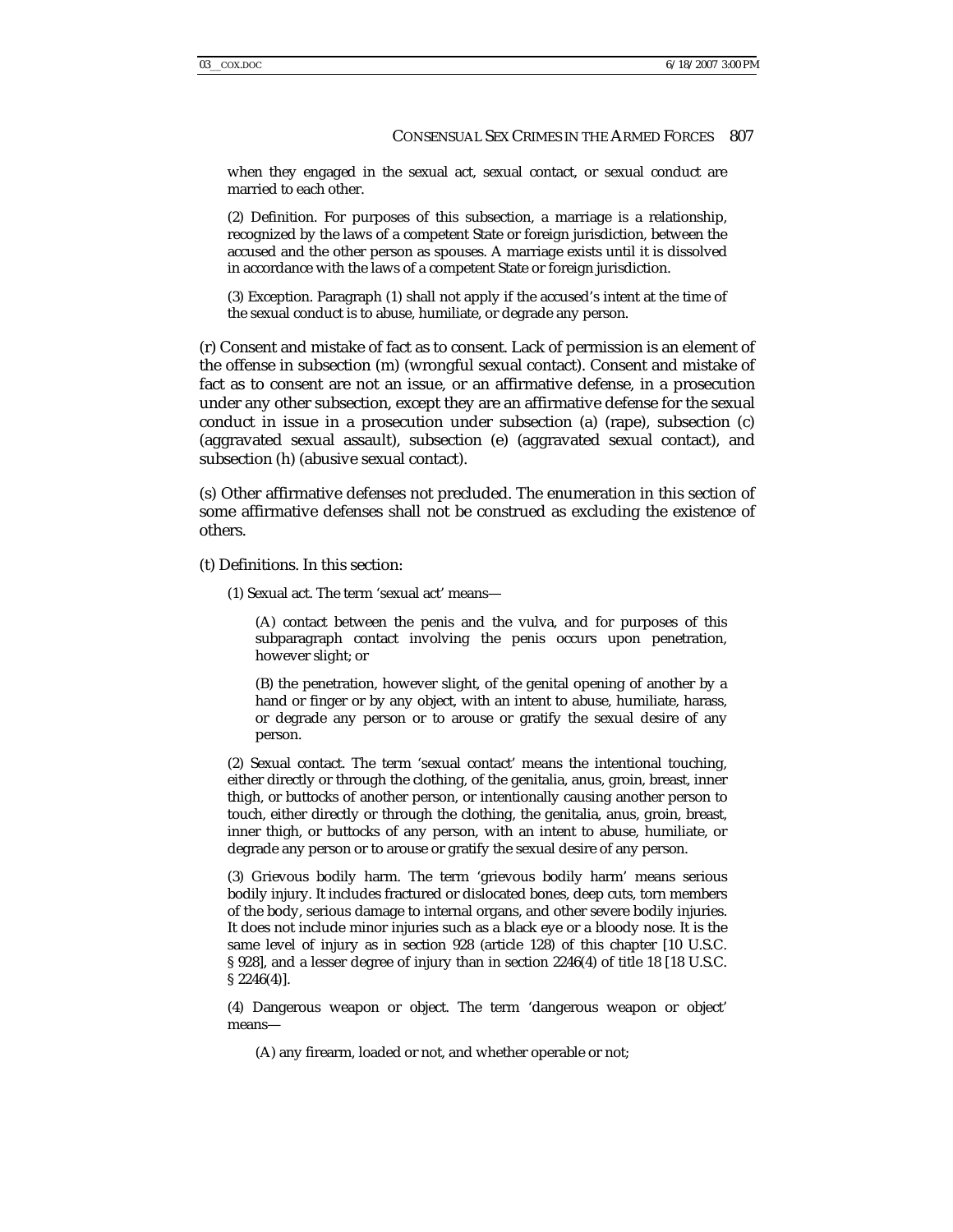(B) any other weapon, device, instrument, material, or substance, whether animate or inanimate, that in the manner it is used, or is intended to be used, is known to be capable of producing death or grievous bodily harm; or

(C) any object fashioned or utilized in such a manner as to lead the victim under the circumstances to reasonably believe it to be capable of producing death or grievous bodily harm.

(5) Force. The term 'force' means action to compel submission of another or to overcome or prevent another's resistance by—

(A) the use or display of a dangerous weapon or object;

(B) the suggestion of possession of a dangerous weapon or object that is used in a manner to cause another to believe it is a dangerous weapon or object; or

(C) physical violence, strength, power, or restraint applied to another person, sufficient that the other person could not avoid or escape the sexual conduct.

(6) Threatening or placing that other person in fear. The term 'threatening or placing that other person in fear' under paragraph (3) of subsection (a) (rape), or under subsection (e) (aggravated sexual contact), means a communication or action that is of sufficient consequence to cause a reasonable fear that noncompliance will result in the victim or another person being subjected to death, grievous bodily harm, or kidnapping.

(7) Threatening or placing that other person in fear.

(A) In general. The term 'threatening or placing that other person in fear' under paragraph (1)(A) of subsection (c) (aggravated sexual assault), or under subsection (h) (abusive sexual contact), means a communication or action that is of sufficient consequence to cause a reasonable fear that noncompliance will result in the victim or another being subjected to a lesser degree of harm than death, grievous bodily harm, or kidnapping.

(B) Inclusions. Such lesser degree of harm includes—

(i) physical injury to another person or to another person's property; or

(ii) a threat—

(I) to accuse any person of a crime;

(II) to expose a secret or publicize an asserted fact, whether true or false, tending to subject some person to hatred, contempt or ridicule; or

(III) through the use or abuse of military position, rank, or authority, to affect or threaten to affect, either positively or negatively, the military career of some person.

(8) Bodily harm. The term 'bodily harm' means any offensive touching of another, however slight.

(9) Child. The term 'child' means any person who has not attained the age of 16 years.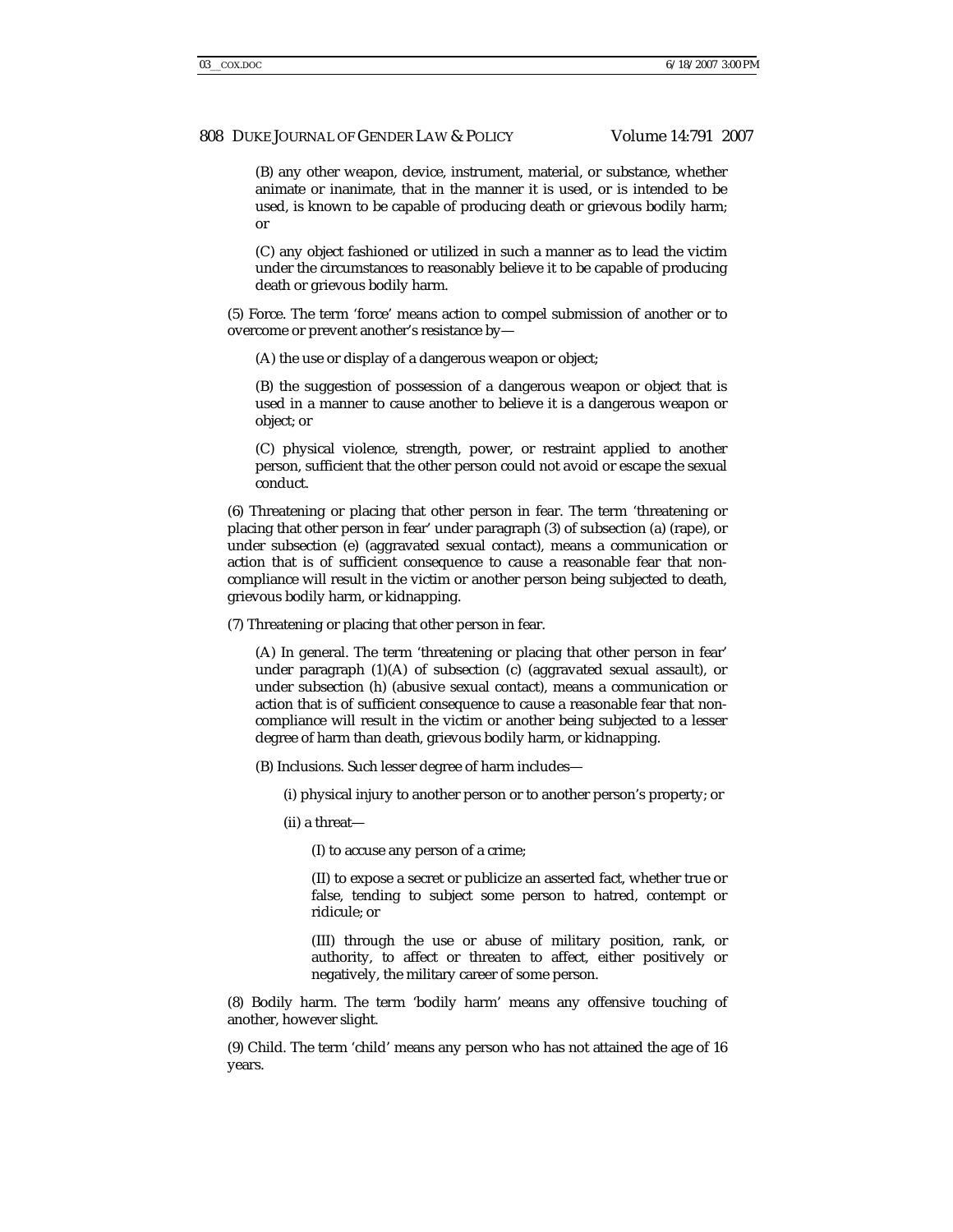(10) Lewd act. The term 'lewd act' means—

(A) the intentional touching, not through the clothing, of the genitalia of another person, with an intent to abuse, humiliate, or degrade any person, or to arouse or gratify the sexual desire of any person; or

(B) intentionally causing another person to touch, not through the clothing, the genitalia of any person with an intent to abuse, humiliate or degrade any person, or to arouse or gratify the sexual desire of any person.

(11) Indecent liberty. The term 'indecent liberty' means indecent conduct, but physical contact is not required. It includes one who with the requisite intent exposes one's genitalia, anus, buttocks, or female areola or nipple to a child. An indecent liberty may consist of communication of indecent language as long as the communication is made in the physical presence of the child. If words designed to excite sexual desire are spoken to a child, or a child is exposed to or involved in sexual conduct, it is an indecent liberty; the child's consent is not relevant.

(12) Indecent conduct. The term 'indecent conduct' means that form of immorality relating to sexual impurity which is grossly vulgar, obscene, and repugnant to common propriety, and tends to excite sexual desire or deprave morals with respect to sexual relations. Indecent conduct includes observing, or making a videotape, photograph, motion picture, print, negative, slide, or other mechanically, electronically, or chemically reproduced visual material, without another person's consent, and contrary to that other person's reasonable expectation of privacy, of—

(A) that other person's genitalia, anus, or buttocks, or (if that other person is female) that person's areola or nipple; or

(B) that other person while that other person is engaged in a sexual act, sodomy (under section 925 (article 125)), or sexual contact.

(13) Act of prostitution. The term 'act of prostitution' means a sexual act, sexual contact, or lewd act for the purpose of receiving money or other compensation.

(14) Consent. The term 'consent' means words or overt acts indicating a freely given agreement to the sexual conduct at issue by a competent person. An expression of lack of consent through words or conduct means there is no consent. Lack of verbal or physical resistance or submission resulting from the accused's use of force, threat of force, or placing another person in fear does not constitute consent. A current or previous dating relationship by itself or the manner of dress of the person involved with the accused in the sexual conduct at issue shall not constitute consent. A person cannot consent to sexual activity if—

(A) under 16 years of age; or

(B) substantially incapable of—

(i) appraising the nature of the sexual conduct at issue due to—

(I) mental impairment or unconsciousness resulting from consumption of alcohol, drugs, a similar substance, or otherwise; or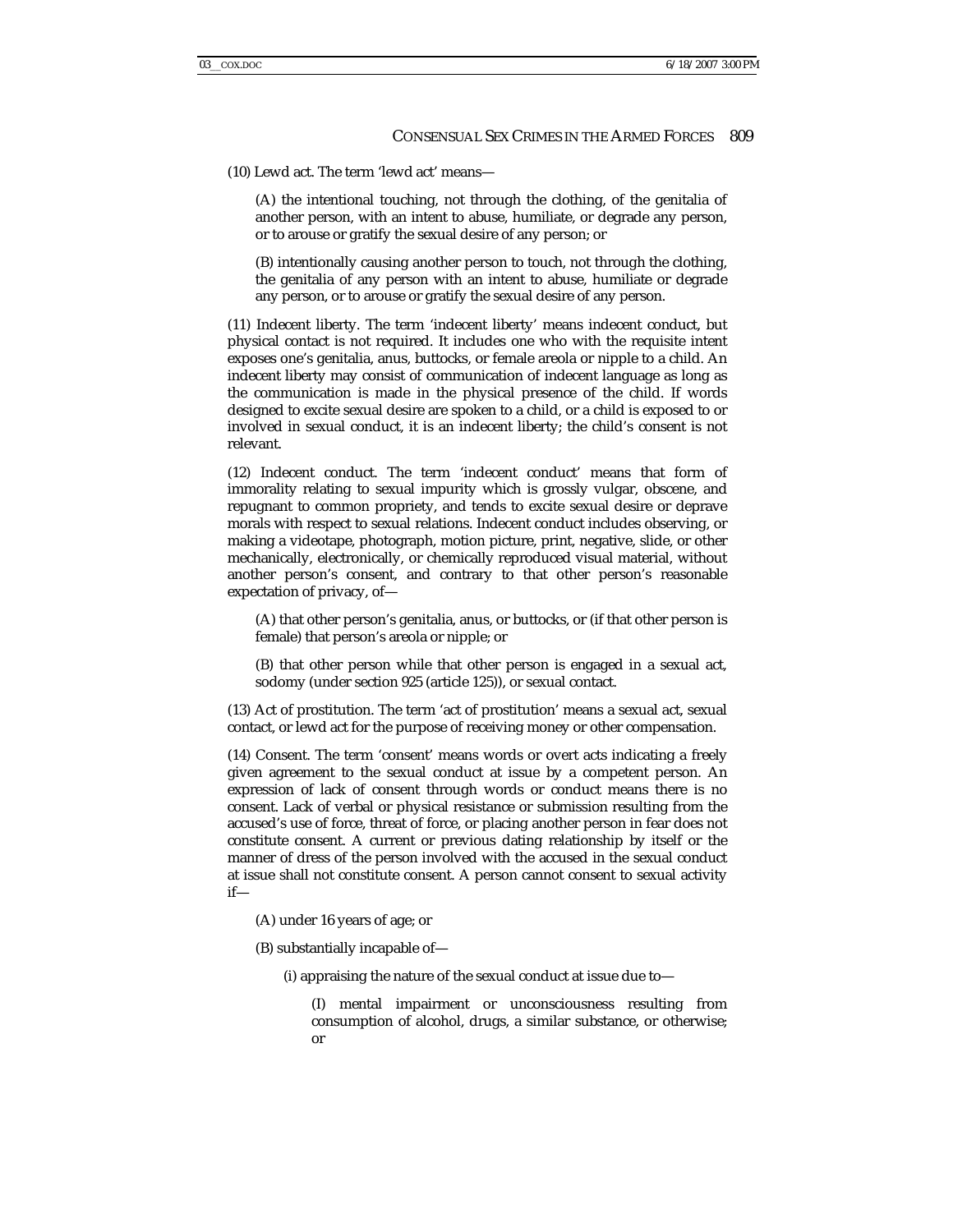(II) mental disease or defect which renders the person unable to understand the nature of the sexual conduct at issue;

(ii) physically declining participation in the sexual conduct at issue; or

(iii) physically communicating unwillingness to engage in the sexual conduct at issue.

(15) Mistake of fact as to consent. The term 'mistake of fact as to consent' means the accused held, as a result of ignorance or mistake, an incorrect belief that the other person engaging in the sexual conduct consented. The ignorance or mistake must have existed in the mind of the accused and must have been reasonable under all the circumstances. To be reasonable the ignorance or mistake must have been based on information, or lack of it, which would indicate to a reasonable person that the other person consented. Additionally, the ignorance or mistake cannot be based on the negligent failure to discover the true facts. Negligence is the absence of due care. Due care is what a reasonably careful person would do under the same or similar circumstances. The accused's state of intoxication, if any, at the time of the offense is not relevant to mistake of fact. A mistaken belief that the other person consented must be that which a reasonably careful, ordinary, prudent, sober adult would have had under the circumstances at the time of the offense.

(16) Affirmative defense. The term 'affirmative defense' means any special defense which, although not denying that the accused committed the objective acts constituting the offense charged, denies, wholly, or partially, criminal responsibility for those acts. The accused has the burden of proving the affirmative defense by a preponderance of evidence. After the defense meets this burden, the prosecution shall have the burden of proving beyond a reasonable doubt that the affirmative defense did not exist."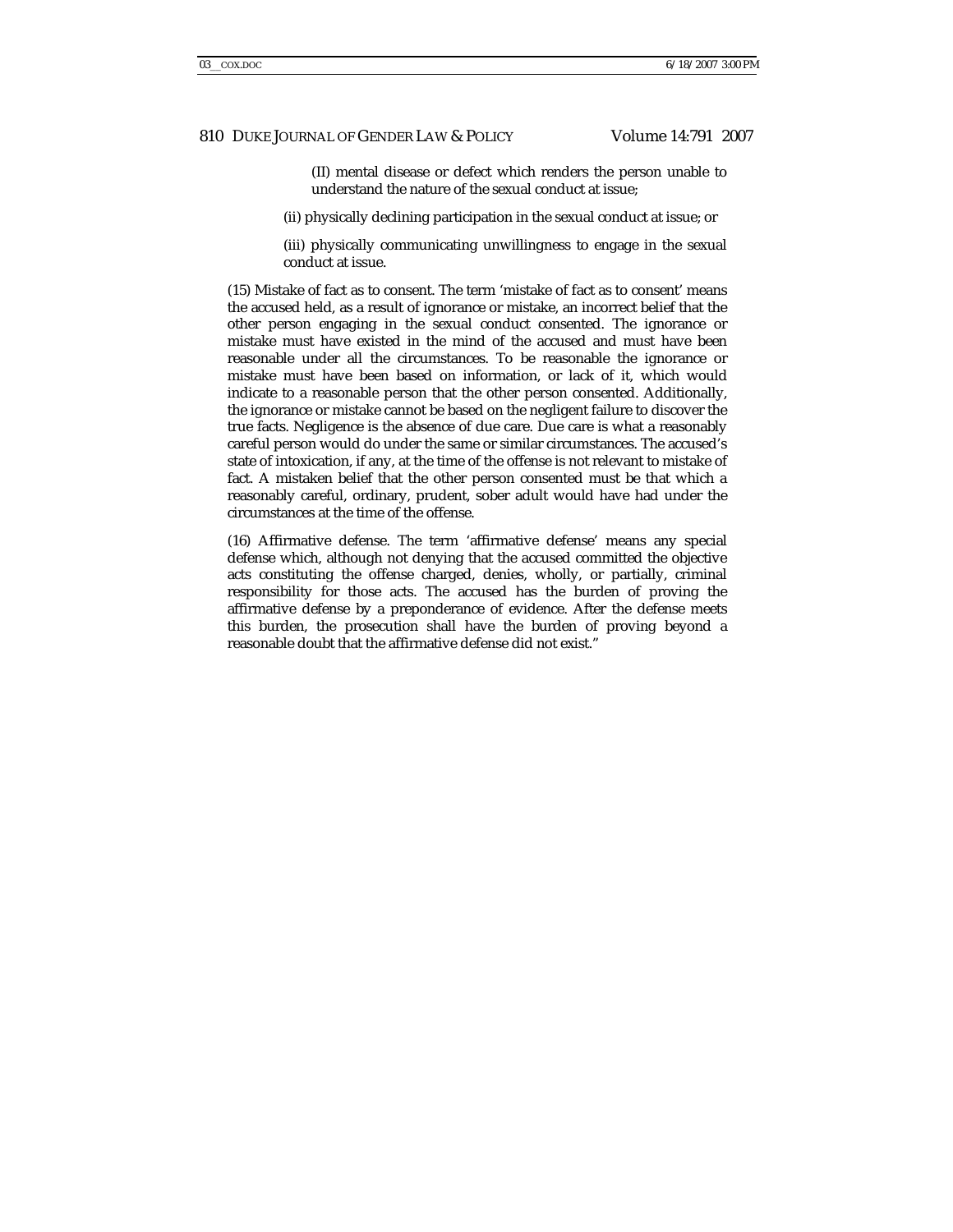#### APPENDIX B

## POLICY CONCERNING HOMOSEXUALITY IN THE ARMED FORCES, 10 U.S.C. § 654 (2000)

Section 654 provides:

Policy concerning homosexuality in the armed forces

(a) Findings. Congress makes the following findings:

(1) Section 8 of article I of the Constitution of the United States commits exclusively to the Congress the powers to raise and support armies, provide and maintain a Navy, and make rules for the government and regulation of the land and naval forces.

(2) There is no constitutional right to serve in the armed forces.

(3) Pursuant to the powers conferred by section 8 of article I of the Constitution of the United States, it lies within the discretion of the Congress to establish qualifications for and conditions of service in the armed forces.

(4) The primary purpose of the armed forces is to prepare for and to prevail in combat should the need arise.

(5) The conduct of military operations requires members of the armed forces to make extraordinary sacrifices, including the ultimate sacrifice, in order to provide for the common defense.

(6) Success in combat requires military units that are characterized by high morale, good order and discipline, and unit cohesion.

(7) One of the most critical elements in combat capability is unit cohesion, that is, the bonds of trust among individual service members that make the combat effectiveness of a military unit greater than the sum of the combat effectiveness of the individual unit members.

(8) Military life is fundamentally different from civilian life in that—

(A) the extraordinary responsibilities of the armed forces, the unique conditions of military service, and the critical role of unit cohesion, require that the military community, while subject to civilian control, exist as a specialized society; and

(B) the military society is characterized by its own laws, rules, customs, and traditions, including numerous restrictions on personal behavior, that would not be acceptable in civilian society.

(9) The standards of conduct for members of the armed forces regulate a member's life for 24 hours each day beginning at the moment the member enters military status and not ending until that person is discharged or otherwise separated from the armed forces.

(10) Those standards of conduct, including the Uniform Code of Military Justice, apply to a member of the armed forces at all times that the member has a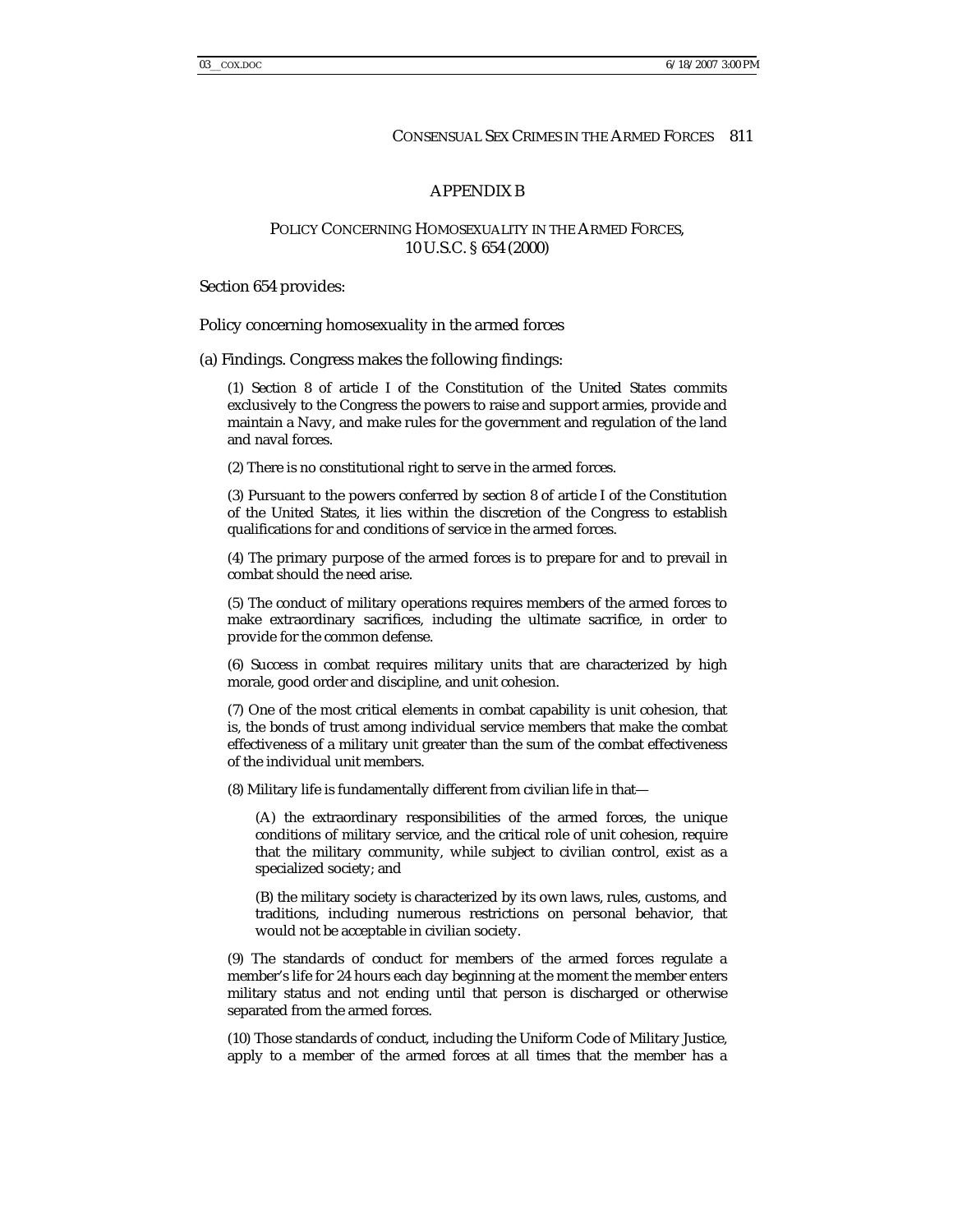military status, whether the member is on base or off base, and whether the member is on duty or off duty.

(11) The pervasive application of the standards of conduct is necessary because members of the armed forces must be ready at all times for worldwide deployment to a combat environment.

(12) The worldwide deployment of United States military forces, the international responsibilities of the United States, and the potential for involvement of the armed forces in actual combat routinely make it necessary for members of the armed forces involuntarily to accept living conditions and working conditions that are often spartan, primitive, and characterized by forced intimacy with little or no privacy.

(13) The prohibition against homosexual conduct is a longstanding element of military law that continues to be necessary in the unique circumstances of military service.

(14) The armed forces must maintain personnel policies that exclude persons whose presence in the armed forces would create an unacceptable risk to the armed forces' high standards of morale, good order and discipline, and unit cohesion that are the essence of military capability.

(15) The presence in the armed forces of persons who demonstrate a propensity or intent to engage in homosexual acts would create an unacceptable risk to the high standards of morale, good order and discipline, and unit cohesion that are the essence of military capability.

(b) Policy. A member of the armed forces shall be separated from the armed forces under regulations prescribed by the Secretary of Defense if one or more of the following findings is made and approved in accordance with procedures set forth in such regulations:

(1) That the member has engaged in, attempted to engage in, or solicited another to engage in a homosexual act or acts unless there are further findings, made and approved in accordance with procedures set forth in such regulations, that the member has demonstrated that—

(A) such conduct is a departure from the member's usual and customary behavior;

(B) such conduct, under all the circumstances, is unlikely to recur;

(C) such conduct was not accomplished by use of force, coercion, or intimidation;

(D) under the particular circumstances of the case, the member's continued presence in the armed forces is consistent with the interests of the armed forces in proper discipline, good order, and morale; and

(E) the member does not have a propensity or intent to engage in homosexual acts.

(2) That the member has stated that he or she is a homosexual or bisexual, or words to that effect, unless there is a further finding, made and approved in accordance with procedures set forth in the regulations, that the member has